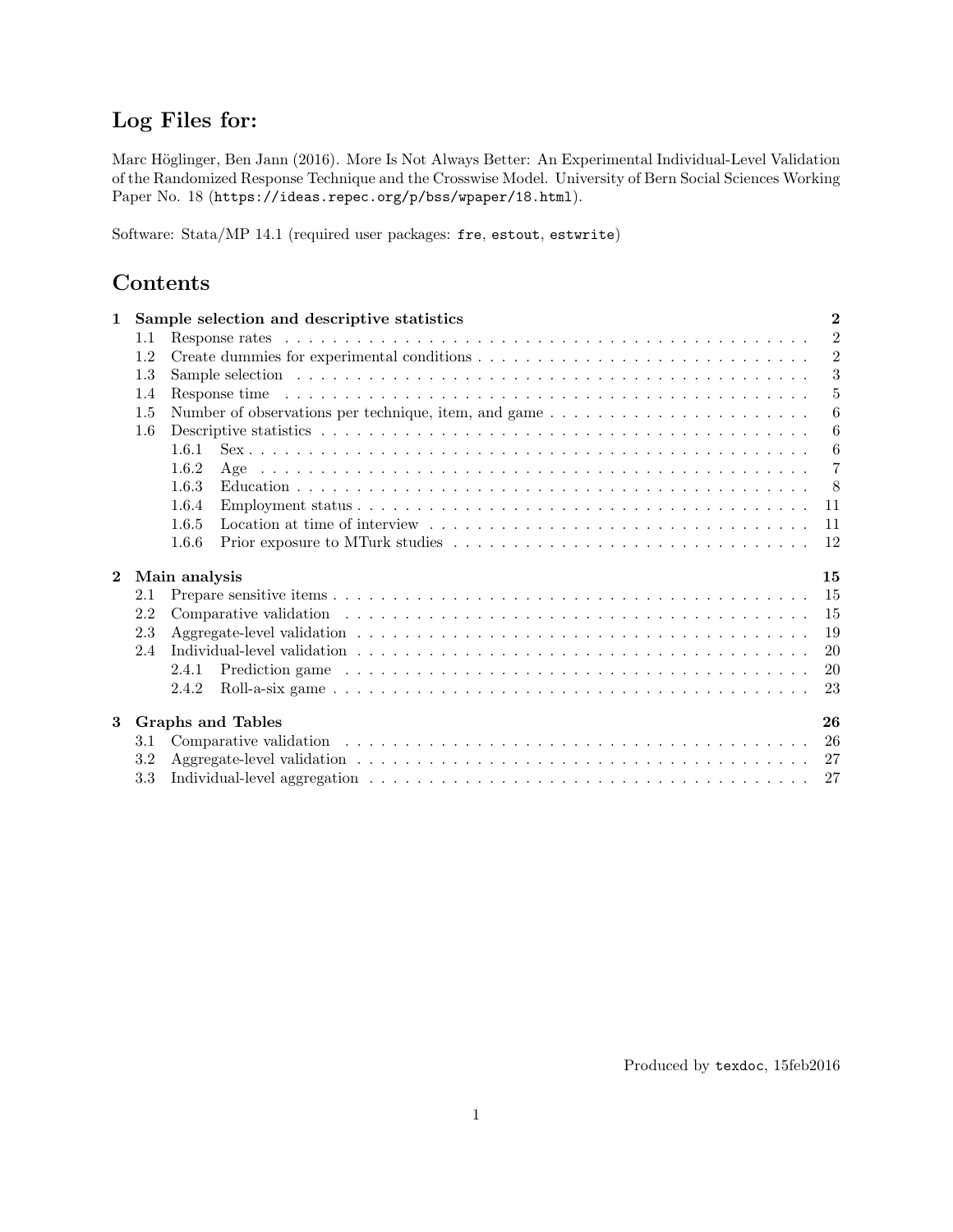# <span id="page-1-0"></span>1 Sample selection and descriptive statistics

```
. use ASQ-MTurk-2013.dta
(MTurk Survey on "Mood and Personality" 2013)
. set seed 863991 // for bootstrap
. global reps 1000 // for bootstrap
```
#### <span id="page-1-1"></span>1.1 Response rates

```
. mat R = J(5, 2, .). mat coln R = "N" "RR". mat rown R = "Sample" "Started2" "Completed" "Completed2" "SQ"
. qui count
. mat R[1,1] = r(N), 1
. qui count if submit2!=.b // submitted first page with questions
. mat R[2,1] = r(N), r(N)/R[1,1]. qui count if completed==1
. mat R[3,1] = r(N), r(N)/R[1,1]. qui count if submit21!=.b // submitted last page with questions (before resp´ comments)
. mat R[4,1] = r(N), r(N)/R[1,1]. qui count if senstec<. \frac{1}{2} reached first page after sensitive question intro
. mat R[5,1] = r(N), r(N)/R[1,1]. // Sample:
                  Gross sample = Accepted HIT k started survey
. // Started2: Submitted at least the first page containing questions
. // Completed: Completed questionnaire to very end
. // Completed2: Completed the questionnaire to last page containing questions . // SQ: Submitted at least sensitive questions introduction page
                  Submitted at least sensitive questions introduction page
. mat list R
R[5,2]
                  N RR<br>6505 1
    SampleStarted2 6495 .99846272
Completed 6461 .99323597<br>Completed2 6461 .99323597
        ed2 6461 .99323597<br>SQ 6473 .99508071
                 SQ 6473 .99508071
```
## <span id="page-1-2"></span>1.2 Create dummies for experimental conditions

. fre senstec

 $s$ enstec  $-$  Sensitive question technique assignment

|       |   |                      | Freq. |    | Percent | Valid  | Cum.   |
|-------|---|----------------------|-------|----|---------|--------|--------|
| Valid |   | DQ                   | 810   |    | 12.45   | 12.51  | 12.51  |
|       | 2 | CMquest              | 2438  |    | 37.48   | 37.66  | 50.18  |
|       | 3 | <b>U0benf</b>        | 1618  |    | 24.87   | 25.00  | 75.17  |
|       | 4 | FRnumb               | 1607  |    | 24.70   | 24.83  | 100.00 |
|       |   | Total                | 6473  |    | 99.51   | 100.00 |        |
|       |   | Missing .b break-off |       | 32 | 0.49    |        |        |
| Total |   |                      | 6505  |    | 100.00  |        |        |

. gen byte DQ = senstec==1 if senstec<.

(32 missing values generated)

. gen byte CM = senstec==2 if senstec<.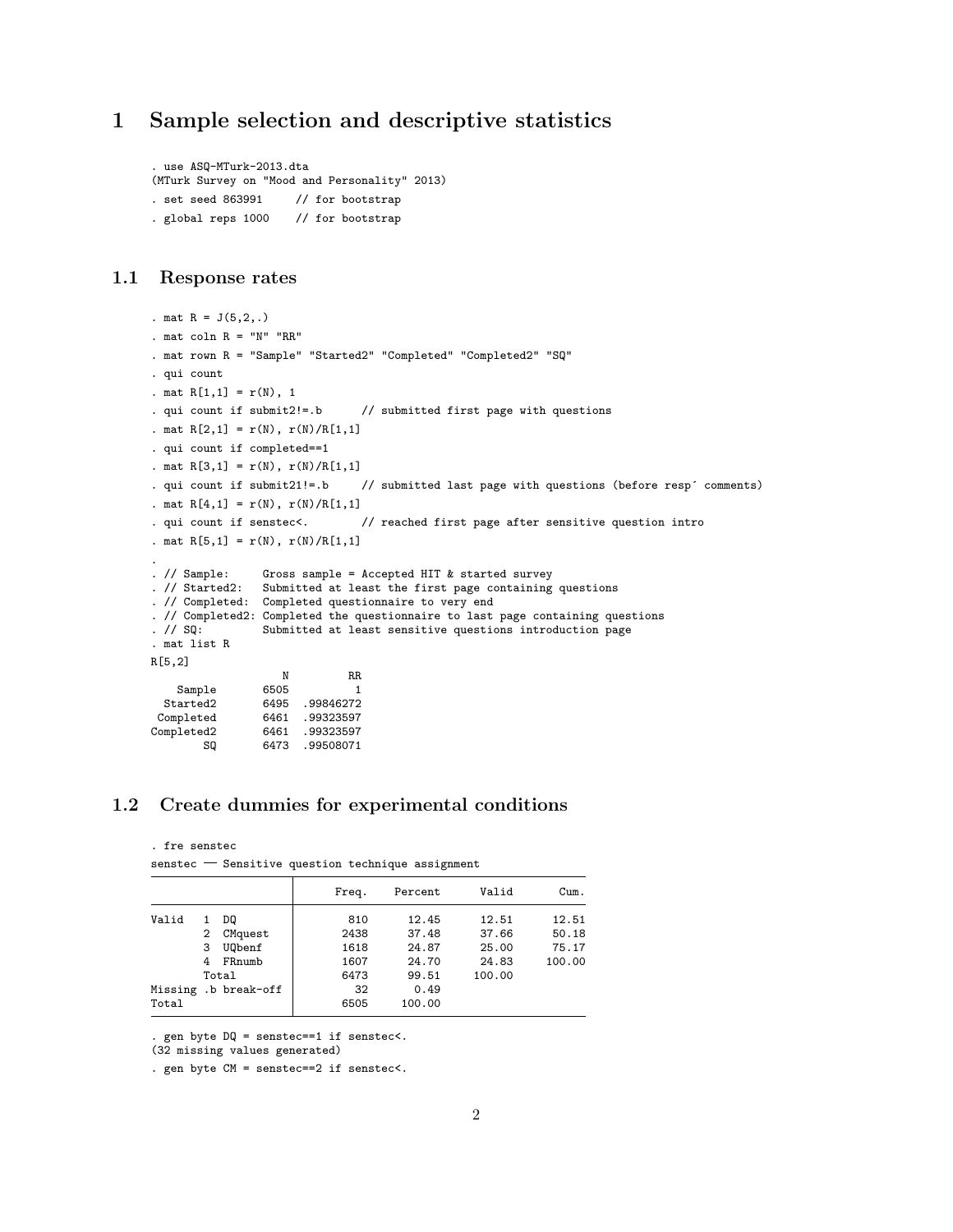```
(32 missing values generated)
. gen byte UQ = senstec==3 if senstec<.
(32 missing values generated)
. gen byte FR = senstec==4 if senstec<.
```
(32 missing values generated)

. fre DQ CM UQ FR

DQ

|         |                      | Freq. | Percent | Valid  | Cum.   |
|---------|----------------------|-------|---------|--------|--------|
| Valid   | 0                    | 5663  | 87.06   | 87.49  | 87.49  |
|         | 1                    | 810   | 12.45   | 12.51  | 100.00 |
|         | Total                | 6473  | 99.51   | 100.00 |        |
| Missing | $\cdot$              | 32    | 0.49    |        |        |
| Total   |                      | 6505  | 100.00  |        |        |
| CM      |                      |       |         |        |        |
|         |                      | Freq. | Percent | Valid  | Cum.   |
| Valid   | 0                    | 4035  | 62.03   | 62.34  | 62.34  |
|         | 1                    | 2438  | 37.48   | 37.66  | 100.00 |
|         | Total                | 6473  | 99.51   | 100.00 |        |
| Missing |                      | 32    | 0.49    |        |        |
| Total   |                      | 6505  | 100.00  |        |        |
| UQ      |                      |       |         |        |        |
|         |                      | Freq. | Percent | Valid  | Cum.   |
| Valid   | 0                    | 4855  | 74.63   | 75.00  | 75.00  |
|         | $\mathbf{1}$         | 1618  | 24.87   | 25.00  | 100.00 |
|         | Total                | 6473  | 99.51   | 100.00 |        |
| Missing | $\cdot$              | 32    | 0.49    |        |        |
| Total   |                      | 6505  | 100.00  |        |        |
| FR      |                      |       |         |        |        |
|         |                      | Freq. | Percent | Valid  | Cum.   |
| Valid   | 0                    | 4866  | 74.80   | 75.17  | 75.17  |
|         | $\mathbf{1}$         | 1607  | 24.70   | 24.83  | 100.00 |
|         | Total                | 6473  | 99.51   | 100.00 |        |
| Missing | $\ddot{\phantom{0}}$ | 32    | 0.49    |        |        |
|         |                      |       |         |        |        |

. texdoc stlog close {smcl}

# <span id="page-2-0"></span>1.3 Sample selection

. \* exclude respondents who did not reach first page of assigned sensitive question technique . keep if senstec<. (32 observations deleted) . . \* screening question . gen str tmp = lower(stritrim(strtrim(q2txt))) (201 missing values generated) . replace  $tmp = subinstr(tmp, '""". , "", .)$ (12 real changes made) . replace  $tmp = subinstr(tmp, '".".$ , "", .) (9 real changes made)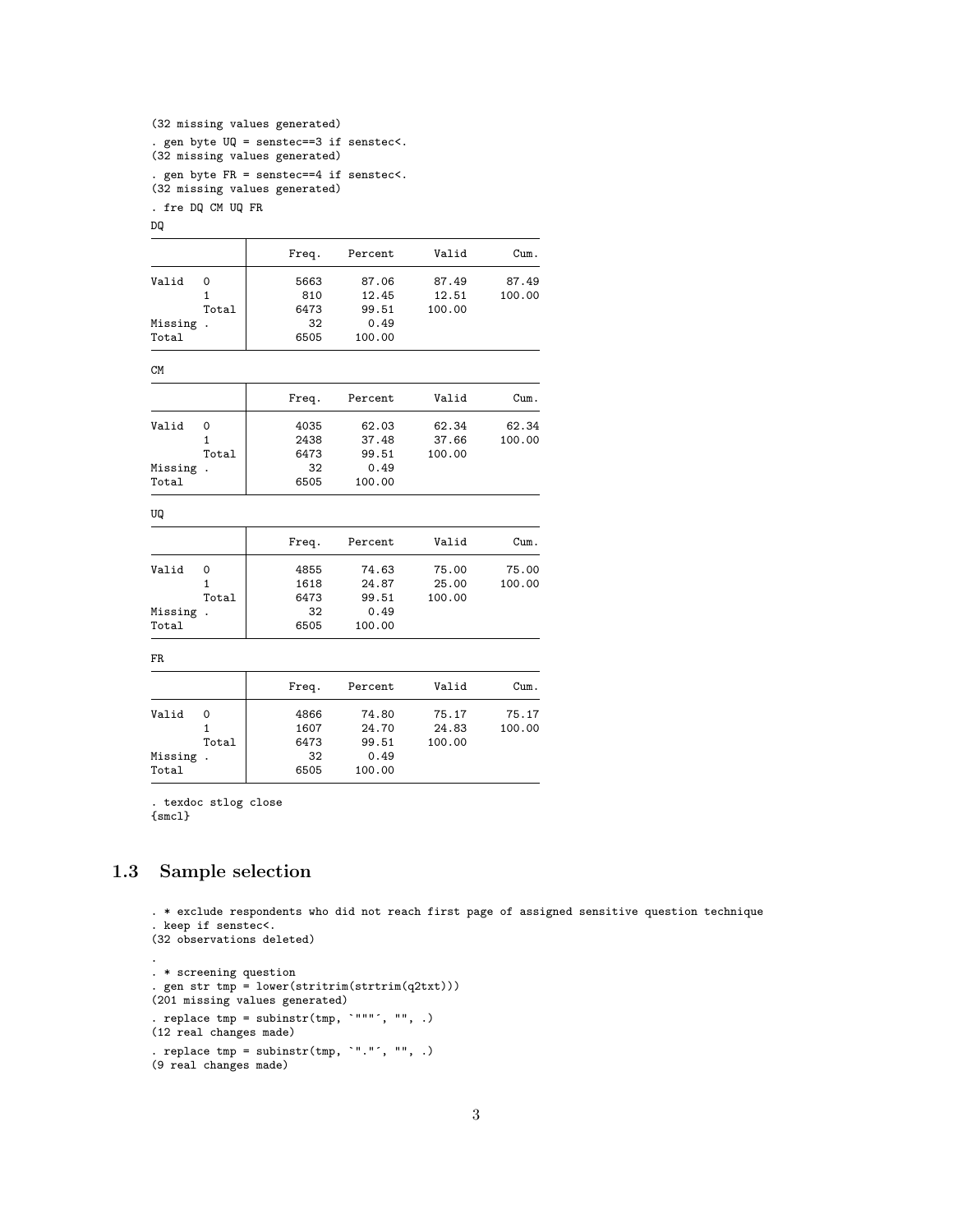```
. replace tmp = subinstr(tmp, """", "", .)
(8 real changes made)
. replace tmp = subinstr(tmp, \cdot"'"', "", .)
(72 real changes made)
. replace tmp = subinstr(tmp, '""", '')(11 real changes made)
. replace tmp = subinstr(tmp, \cdot"'"', "", .)
(10 real changes made)
. gen byte passed = tmp=="got it"
. foreach s in "get it" "git it" "go it" "god it" "gor it" "got" "got lt" "got ot" "got t" {
  2. replace passed = 1 if tmp==`"`s´"´
 3. }
(1 real change made)
(4 real changes made)
(8 real changes made)
(1 real change made)
(1 real change made)
(3 real changes made)
(1 real change made)
(2 real changes made)
(1 real change made)
. fre tmp if passed==0
tmp
```

|         |                      | Freq. | Percent | Valid  | Cum.   |
|---------|----------------------|-------|---------|--------|--------|
| Valid   | mood                 |       | 0.49    | 25.00  | 25.00  |
|         | mood and personality |       | 0.49    | 25.00  | 50.00  |
|         | paying attention     |       | 0.49    | 25.00  | 75.00  |
|         | personality          |       | 0.49    | 25.00  | 100.00 |
|         | Total                | 4     | 1.95    | 100.00 |        |
| Missing |                      | 201   | 98.05   |        |        |
| Total   |                      | 205   | 100.00  |        |        |

. fre tmp if passed==1

tmp

|       |        | Freq.        | Percent | Valid  | Cum.   |
|-------|--------|--------------|---------|--------|--------|
| Valid | get it | 1            | 0.02    | 0.02   | 0.02   |
|       | git it | 4            | 0.06    | 0.06   | 0.08   |
|       | go it  | 8            | 0.13    | 0.13   | 0.21   |
|       | god it | $\mathbf{1}$ | 0.02    | 0.02   | 0.22   |
|       | gor it | 1            | 0.02    | 0.02   | 0.24   |
|       | got    | 3            | 0.05    | 0.05   | 0.29   |
|       | got it | 6246         | 99.65   | 99.65  | 99.94  |
|       | got lt | 1            | 0.02    | 0.02   | 99.95  |
|       | got ot | 2            | 0.03    | 0.03   | 99.98  |
|       | got t  | 1            | 0.02    | 0.02   | 100.00 |
|       | Total  | 6268         | 100.00  | 100.00 |        |

. fre passed

passed

|       |       | Freq. | Percent | Valid  | Cum.   |
|-------|-------|-------|---------|--------|--------|
| Valid | 0     | 205   | 3.17    | 3.17   | 3.17   |
|       |       | 6268  | 96.83   | 96.83  | 100.00 |
|       | Total | 6473  | 100.00  | 100.00 |        |

. drop tmp

. keep if passed

(205 observations deleted)

. drop passed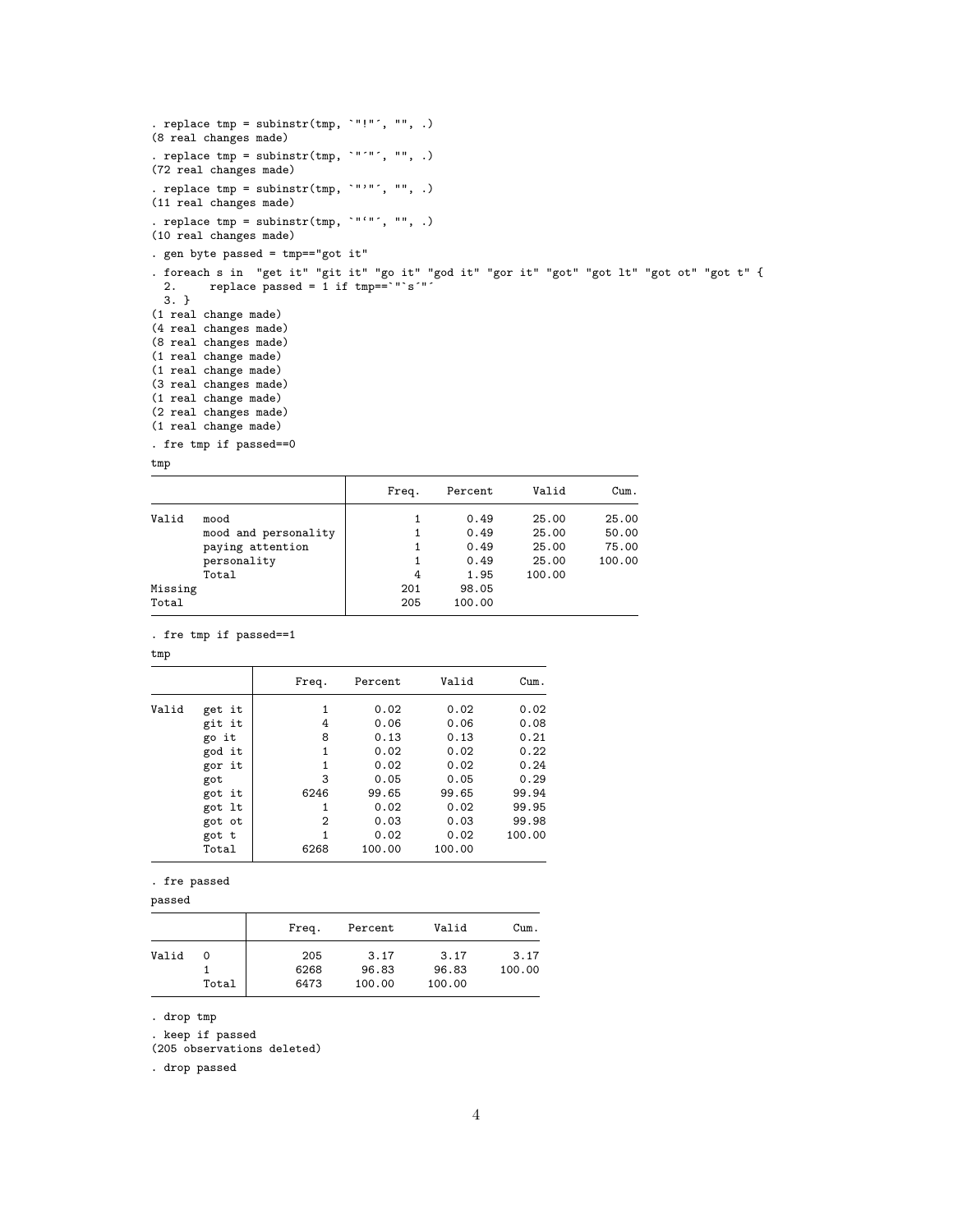. \* exclude respondents for whom no dice roll was recorded (could be because the

. \* die was not/could not be rolled or because there was a recording error)

. gen byte rollrec = q6\_rollcount!=0 if q6\_rollcount<.

. fre rollrec

rollrec

.

|       |       | Freq. | Percent | Valid  | Cum.   |
|-------|-------|-------|---------|--------|--------|
| Valid | 0     | 115   | 1.83    | 1.83   | 1.83   |
|       |       | 6153  | 98.17   | 98.17  | 100.00 |
|       | Total | 6268  | 100.00  | 100.00 |        |

. keep if rollrec

(115 observations deleted)

. drop rollrec

.

. \* exclude one roll-a-six participant with predefined six not claiming his legitimate bonus . fre q6\_roll1 if dicegame==2

| $\tt q6\_roll1$ $-$ Predefined outcome roll 1 |  |
|-----------------------------------------------|--|
|-----------------------------------------------|--|

|       |       | Freq. | Percent | Valid  | Cum.   |
|-------|-------|-------|---------|--------|--------|
| Valid |       | 515   | 16.73   | 16.73  | 16.73  |
|       | 2     | 547   | 17.77   | 17.77  | 34.49  |
|       | 3     | 516   | 16.76   | 16.76  | 51.25  |
|       | 4     | 498   | 16.17   | 16.17  | 67.42  |
|       | 5     | 487   | 15.82   | 15.82  | 83.24  |
|       | 6     | 516   | 16.76   | 16.76  | 100.00 |
|       | Total | 3079  | 100.00  | 100.00 |        |

. drop if q6==0 & q6\_roll1==6 & dicegame==2

(1 observation deleted)

.

. count

6,152

# <span id="page-4-0"></span>1.4 Response time

|  |  |  |  | . gen duration = $seconds(enddate - startedate)$ |  |  |  |
|--|--|--|--|--------------------------------------------------|--|--|--|
|--|--|--|--|--------------------------------------------------|--|--|--|

. su duration, detail

|     | duration       |          |             |          |  |  |  |  |
|-----|----------------|----------|-------------|----------|--|--|--|--|
|     | Percentiles    | Smallest |             |          |  |  |  |  |
| 1%  | 181            | 118      |             |          |  |  |  |  |
| 5%  | 227            | 119      |             |          |  |  |  |  |
| 10% | 261            | 124      | Obs         | 6,152    |  |  |  |  |
| 25% | 321            | 130      | Sum of Wgt. | 6,152    |  |  |  |  |
| 50% | 401            |          | Mean        | 448.1977 |  |  |  |  |
|     |                | Largest  | Std. Dev.   | 236.0526 |  |  |  |  |
| 75% | 515            | 3164     |             |          |  |  |  |  |
| 90% | 662            | 4556     | Variance    | 55720.83 |  |  |  |  |
| 95% | 791            | 5128     | Skewness    | 6.201485 |  |  |  |  |
| 99% | 1256           | 5500     | Kurtosis    | 91.2505  |  |  |  |  |
|     | . di r(p50)/60 |          |             |          |  |  |  |  |

6.6833333

. drop duration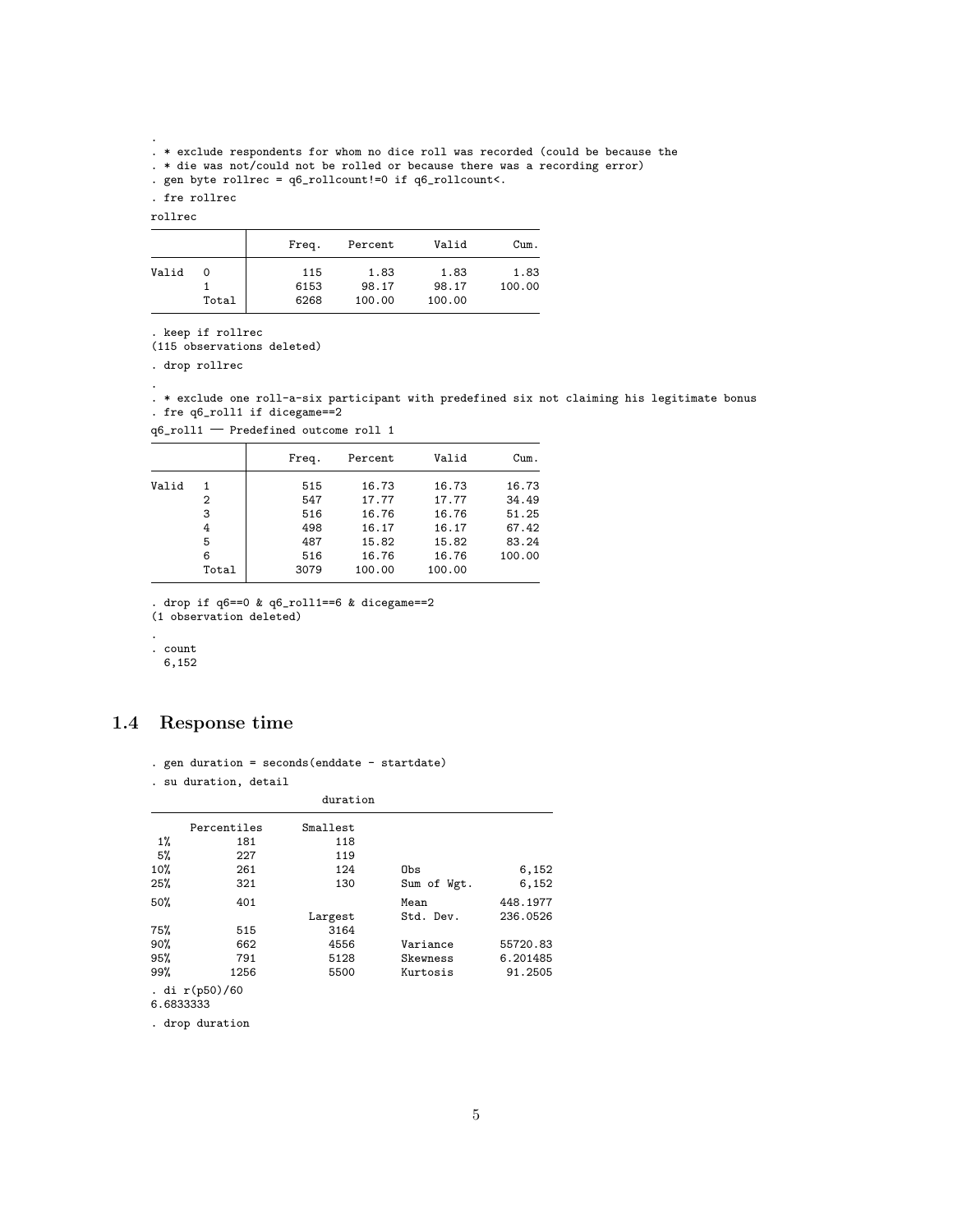# <span id="page-5-0"></span>1.5 Number of observations per technique, item, and game

. lab def senstec 2 "CM" 3 "UQ" 4 "FR", modify

. table dicegame senstec, c(freq) row col

| Dice game                |            |                | Sensitive question technique<br>assignment |            |                |
|--------------------------|------------|----------------|--------------------------------------------|------------|----------------|
| assignment               | DQ         | CМ             | UQ                                         | FR.        | Total          |
| prediction<br>roll-a-six | 387<br>382 | 1,168<br>1,145 | 760<br>780                                 | 759<br>771 | 3.074<br>3,078 |
| Total                    |            | 769 2.313      | 1,540 1,530                                |            | 6.152          |

. qui estpost tabstat q14 q15 q16 q17, s(count) by(senstec) columns(statistics)

. esttab, cell(count) unstack collab(none) nonumb nomti noobs compress ///

> title("N by sensitive item and technique")

N by sensitive item and technique

|     | DQ  | CМ   | UQ   | FR   | Total |
|-----|-----|------|------|------|-------|
| q14 | 768 | 2313 | 1534 | 1521 | 6136  |
| q15 | 768 | 2310 | 1532 | 1526 | 6136  |
| q16 | 766 | 2306 | 1534 | 1525 | 6131  |
| q17 | 768 | 2306 | 1535 | 1526 | 6135  |

```
. foreach v in q14 q15 q16 q17 {
```

```
2. gen _mis_'v' = (y^2) +100
```

```
3. }
```
. qui estpost tabstat \_mis\_\*, by(senstec) columns(statistics)

```
. estout, cell(mean(f(%9.2f))) unstack collab(none) mlab(none) ///<br>> title("Item nonresponse (percent)")
```

```
> title("Item nonresponse (percent)")
```
Item nonresponse (percent)

|                     | DQ   | <b>CM</b> | UQ   | FR   | Total |
|---------------------|------|-----------|------|------|-------|
| $_{mixq14}$         | 0.13 | 0.00      | 0.39 | 0.59 | 0.26  |
| $_{mixq15}$         | 0.13 | 0.13      | 0.52 | 0.26 | 0.26  |
| $\text{\_mis}\_q16$ | 0.39 | 0.30      | 0.39 | 0.33 | 0.34  |
| $_{mixq17}$         | 0.13 | 0.30      | 0.32 | 0.26 | 0.28  |

. drop \_mis\_\*

## <span id="page-5-1"></span>1.6 Descriptive statistics

#### <span id="page-5-2"></span>1.6.1 Sex

. fre q9\_3

 $q9_3 -$  Gender

|       |    |                      | Freq. | Percent | Valid  | Cum.   |
|-------|----|----------------------|-------|---------|--------|--------|
| Valid | 1. | Male                 | 3066  | 49.84   | 49.91  | 49.91  |
|       |    | 2 Female             | 3077  | 50.02   | 50.09  | 100.00 |
|       |    | Total                | 6143  | 99.85   | 100.00 |        |
|       |    | Missing .a no answer | 9     | 0.15    |        |        |
| Total |    |                      | 6152  | 100.00  |        |        |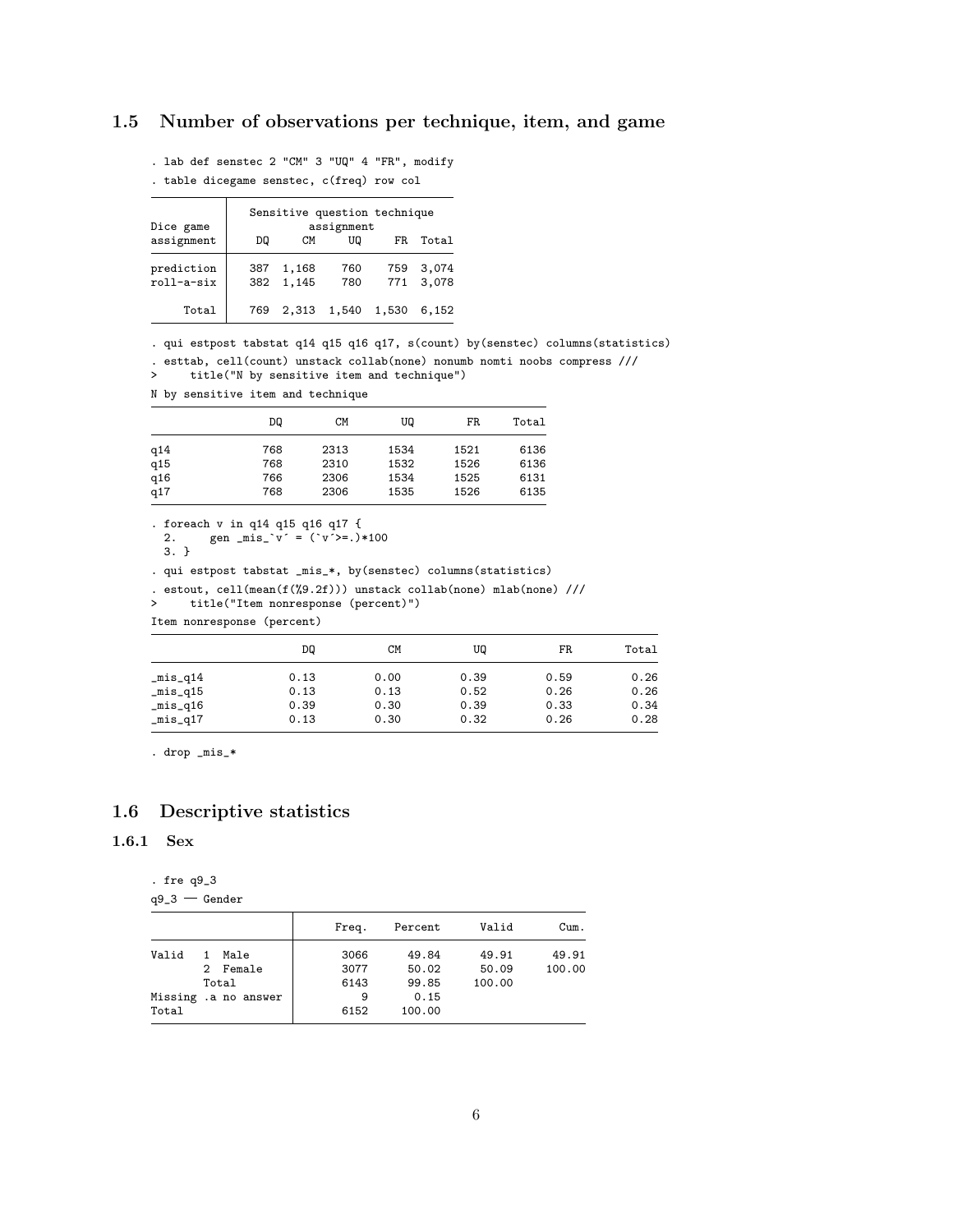## <span id="page-6-0"></span>1.6.2 Age

. fre q9\_3

 $q9_3 -$ Gender

|       |    |                      | Freq. | Percent | Valid  | Cum.   |
|-------|----|----------------------|-------|---------|--------|--------|
| Valid | 1. | Male                 | 3066  | 49.84   | 49.91  | 49.91  |
|       |    | 2 Female             | 3077  | 50.02   | 50.09  | 100.00 |
|       |    | Total                | 6143  | 99.85   | 100.00 |        |
|       |    | Missing .a no answer | 9     | 0.15    |        |        |
| Total |    |                      | 6152  | 100.00  |        |        |

. gen age = q9\_2 if q9\_2<100 (6,133 missing values generated) . replace age = 2013 - q9\_2 + 1 if q9\_2>1900 (6,130 real changes made) . replace age = 2013 - 1972 + 1 if q9\_2==172 (1 real change made) . replace age = 2013 - 1994 + 1 if q9\_2==194 (1 real change made) . replace age = 2013 - 1960 + 1 if q9\_2==1060 (1 real change made) . compress age variable age was double now byte

(43,064 bytes saved)

. fre age

age

| ∽ອ∽                  |       |         |          |                      |
|----------------------|-------|---------|----------|----------------------|
|                      | Freq. | Percent | Valid    | Cum.                 |
| Valid<br>18          | 4     | 0.07    | 0.07     | 0.07                 |
| 19                   | 81    | 1.32    | 1.32     | 1.38                 |
| 20                   | 171   | 2.78    | 2.78     | 4.16                 |
| 21                   | 223   | 3.62    | 3.62     | 7.79                 |
| 22                   | 296   | 4.81    | 4.81     | 12.60                |
| 23                   | 326   | 5.30    | 5.30     | 17.90                |
| 24                   | 394   | 6.40    | 6.40     | 24.30                |
| 25                   | 364   | 5.92    | 5.92     | 30.22                |
| 26                   | 343   | 5.58    | 5.58     | 35.79                |
| 27                   | 343   | 5.58    | 5.58     | 41.37                |
| 28                   | 314   | 5.10    | 5.10     | 46.47                |
| 29                   | 298   | 4.84    | 4.84     | 51.32                |
| 30                   | 263   | 4.28    | 4.28     | 55.59                |
| 31                   | 240   | 3.90    | 3.90     | 59.49                |
| 32                   | 223   | 3.62    | 3.62     | 63.12                |
| 33                   | 203   | 3.30    | 3.30     | 66.42                |
| 34                   | 209   | 3.40    | 3.40     | 69.81                |
| 35                   | 170   | 2.76    | 2.76     | 72.58                |
| 36                   | 153   | 2.49    | 2.49     | 75.07                |
| 37                   | 130   | 2.11    | 2.11     | 77.18                |
| $\ddot{\phantom{a}}$ | :     | :       | $\colon$ | $\ddot{\phantom{a}}$ |
| 59                   | 31    | 0.50    | 0.50     | 97.06                |
| 60                   | 31    | 0.50    | 0.50     | 97.56                |
| 61                   | 20    | 0.33    | 0.33     | 97.89                |
| 62                   | 27    | 0.44    | 0.44     | 98.33                |
| 63                   | 13    | 0.21    | 0.21     | 98.54                |
| 64                   | 12    | 0.20    | 0.20     | 98.73                |
| 65                   | 10    | 0.16    | 0.16     | 98.89                |
| 66                   | 14    | 0.23    | 0.23     | 99.12                |
| 67                   | 15    | 0.24    | 0.24     | 99.37                |
| 68                   | 10    | 0.16    | 0.16     | 99.53                |
| 69                   | 7     | 0.11    | 0.11     | 99.64                |
| 70                   | 5     | 0.08    | 0.08     | 99.72                |
| 71                   | 4     | 0.07    | 0.07     | 99.79                |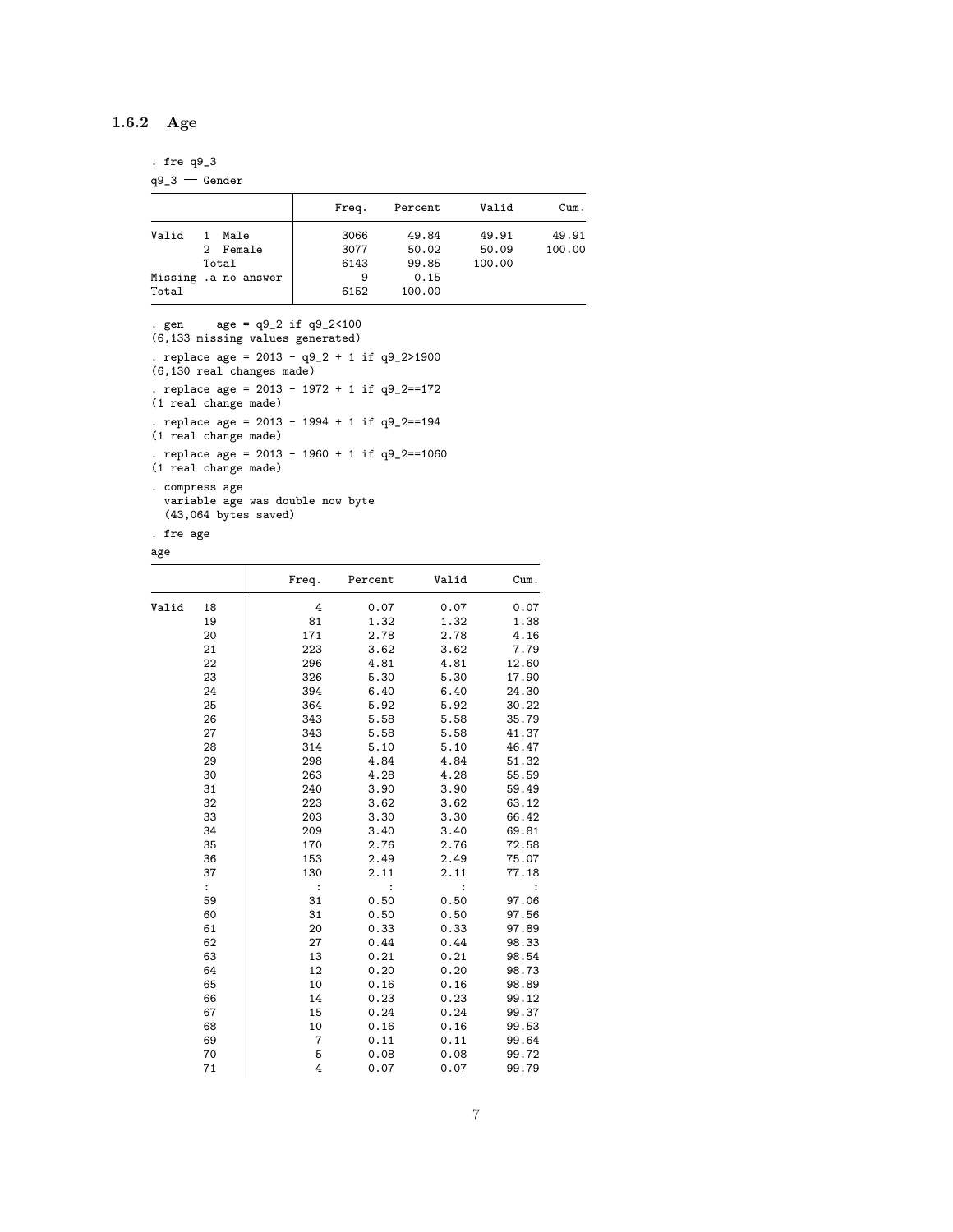| 72    |      | 0.02   | 0.02   | 99.80  |
|-------|------|--------|--------|--------|
| 73    | 5    | 0.08   | 0.08   | 99.89  |
| 74    | 2    | 0.03   | 0.03   | 99.92  |
| 75    |      | 0.02   | 0.02   | 99.93  |
| 76    | 1    | 0.02   | 0.02   | 99.95  |
| 77    | 2    | 0.03   | 0.03   | 99.98  |
| 82    | 1    | 0.02   | 0.02   | 100.00 |
| Total | 6152 | 100.00 | 100.00 |        |

. su age, detail

|        |                                                                 |    | age      |      |           |             |          |
|--------|-----------------------------------------------------------------|----|----------|------|-----------|-------------|----------|
|        | Percentiles                                                     |    | Smallest |      |           |             |          |
| 1%     |                                                                 | 19 | 18       |      |           |             |          |
| 5%     |                                                                 | 21 | 18       |      |           |             |          |
| 10%    |                                                                 | 22 | 18       | Obs  |           |             | 6,152    |
| 25%    |                                                                 | 25 | 18       |      |           | Sum of Wgt. | 6,152    |
| 50%    |                                                                 | 29 |          | Mean |           |             | 32.2934  |
|        |                                                                 |    | Largest  |      | Std. Dev. |             | 10.6223  |
| 75%    |                                                                 | 36 | 76       |      |           |             |          |
| 90%    |                                                                 | 49 | 77       |      | Variance  |             | 112.8333 |
| 95%    |                                                                 | 56 | 77       |      | Skewness  |             | 1.346843 |
| 99%    |                                                                 | 66 | 82       |      | Kurtosis  |             | 4.496818 |
|        | . egen agecat = $cut(age)$ , at $(18, 25, 30, 35, 40, 50, 100)$ |    |          |      |           |             |          |
|        | . fre agecat                                                    |    |          |      |           |             |          |
| agecat |                                                                 |    |          |      |           |             |          |

|       |       | Freq. | Percent | Valid  | Cum.   |
|-------|-------|-------|---------|--------|--------|
| Valid | 18    | 1495  | 24.30   | 24.30  | 24.30  |
|       | 25    | 1662  | 27.02   | 27.02  | 51.32  |
|       | 30    | 1138  | 18.50   | 18.50  | 69.81  |
|       | 35    | 660   | 10.73   | 10.73  | 80.54  |
|       | 40    | 624   | 10.14   | 10.14  | 90.69  |
|       | 50    | 573   | 9.31    | 9.31   | 100.00 |
|       | Total | 6152  | 100.00  | 100.00 |        |
|       |       |       |         |        |        |

. drop agecat

# <span id="page-7-0"></span>1.6.3 Education

```
. replace q9_1=2 if q9_1txt=="GED" // General educational development test, similar to highschool
(9 real changes made)
. replace q9_1=6 if q9_1txt=="JD" // Juris Doctor, professional doctorate
(3 real changes made)
. replace q9_1=2 if q9_1txt=="Trade school"
(1 real change made)
. replace q9_1=3 if q9_1txt=="college diploma"
(1 real change made)
. replace q9_1=1 if q9_1txt=="Currently in High School"
(1 real change made)
. replace q9_1=6 if q9_1txt=="M.D" // Medicinae Doctor
(1 real change made)
. replace q9_1=7 if q9_1txt=="culinary school graduate"
(0 real changes made)
. replace q9_1=3 if q9_1txt=="currently studying for bachelor´s"
(1 real change made)
. replace q9_1=5 if q9_1txt=="BS, RCP,(Respiratory Care Practitioner)"
(1 real change made)
. replace q9_1=2 if q9_1txt=="Trade School"
```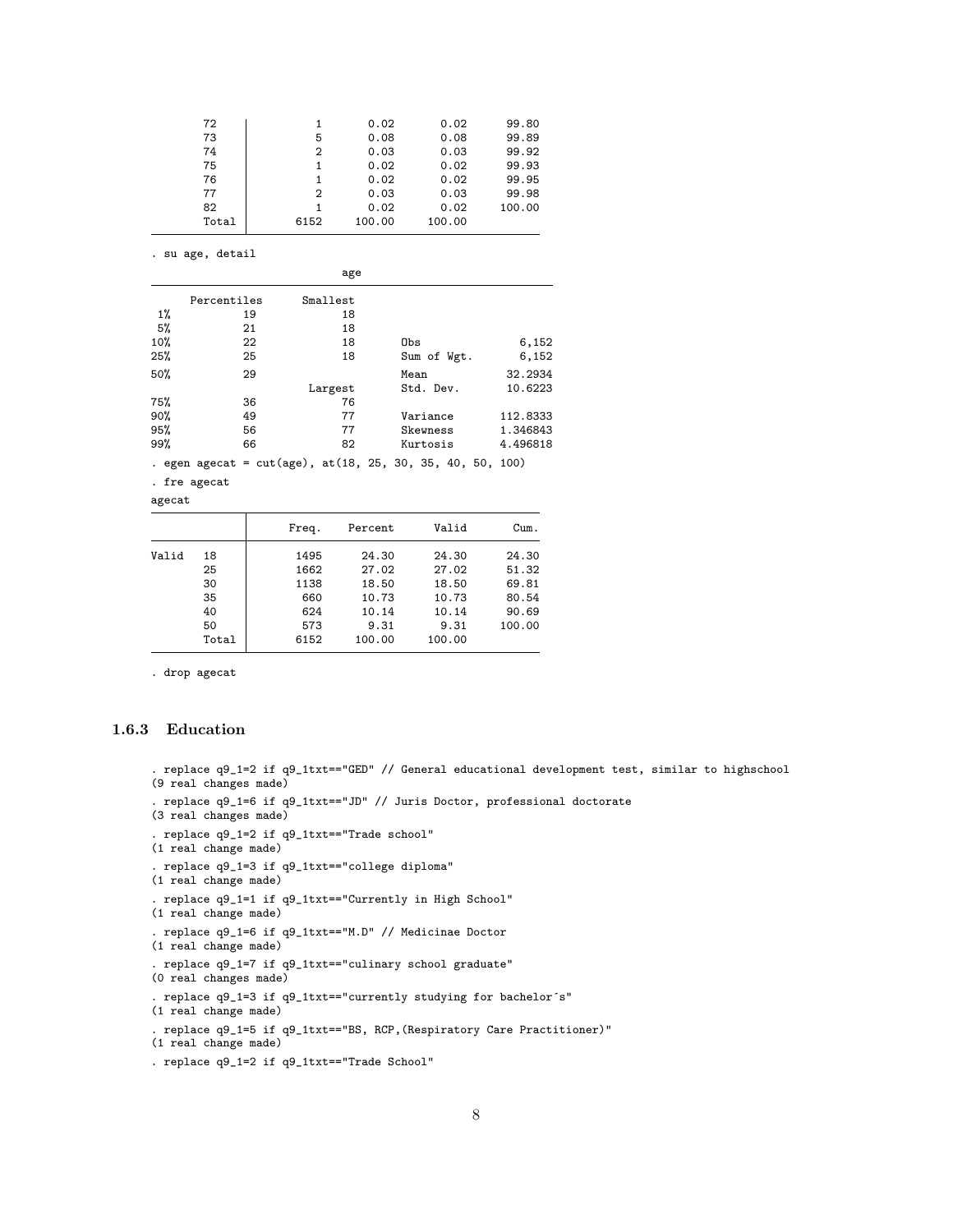```
(1 real change made)
. replace q9_1=5 if q9_1txt=="Master´s degree in progress"
(1 real change made)
. replace q9_1=6 if q9_1txt=="jd"
(1 real change made)
. replace q9_1=7 if q9_1txt=="37 Certificates in Information Technologies"
(0 real changes made)
. replace q9_1=6 if q9_1txt=="MD"
(2 real changes made)
. replace q9_1=6 if q9_1txt=="J.D."
(2 real changes made)
. replace q9_1=2 if q9_1txt=="trade school"
(2 real changes made)
. replace q9_1=5 if q9_1txt=="Undergraduate/Student"
(1 real change made)
. replace q9_1=7 if q9_1txt=="Ed.S"
(0 real changes made)
. replace q9_1=3 if q9_1txt=="Still attending college-Junior"
(1 real change made)
. replace q9_1=7 if q9_1txt=="Tech School"
(0 real changes made)
. replace q9_1=7 if q9_1txt=="Current student"
(0 real changes made)
. replace q9_1=2 if q9_1txt=="Vocational school"
(0 real changes made)
. replace q9_1=3 if q9_1txt=="Student in college"
(1 real change made)
. replace q9_1=5 if q9_1txt=="Current Graduate Student"
(1 real change made)
. replace q9_1=2 if q9_1txt=="medical assistant certification"
(1 real change made)
. replace q9_1=5 if q9_1txt=="Some graduate school"
(2 real changes made)
. replace q9_1=5 if q9_1txt=="Some Master´s-Speech Pathology"
(1 real change made)
. replace q9_1=5 if q9_1txt=="Some graduate school"
(0 real changes made)
. replace q9_1=7 if q9_1txt=="Student"
(0 real changes made)
. replace q9_1=2 if q9_1txt=="Vocational Certificate after high school diploma"
(0 real changes made)
. replace q9_1=7 if q9_1txt=="State Board Cosmetology license"
(0 real changes made)
. replace q9_1=2 if q9_1txt=="some high school , GED"
(1 real change made)
. replace q9_1=6 if q9_1txt=="professional degree J.D."
(1 real change made)
. replace q9_1=7 if q9_1txt=="tech school"
(0 real changes made)
. replace q9_1=3 if q9_1txt=="Completing bachelor´s"
(1 real change made)
. replace q9_1=2 if q9_1txt=="AT-CTI program for Air Traffic Control"
(1 real change made)
. replace q9_1=2 if q9_1txt=="Certificate of Completion (trade)"
(1 real change made)
. replace q9_1=3 if q9_1txt=="Currently in College"
(1 real change made)
. replace q9_1=3 if q9_1txt=="In college- BA History"
(1 real change made)
```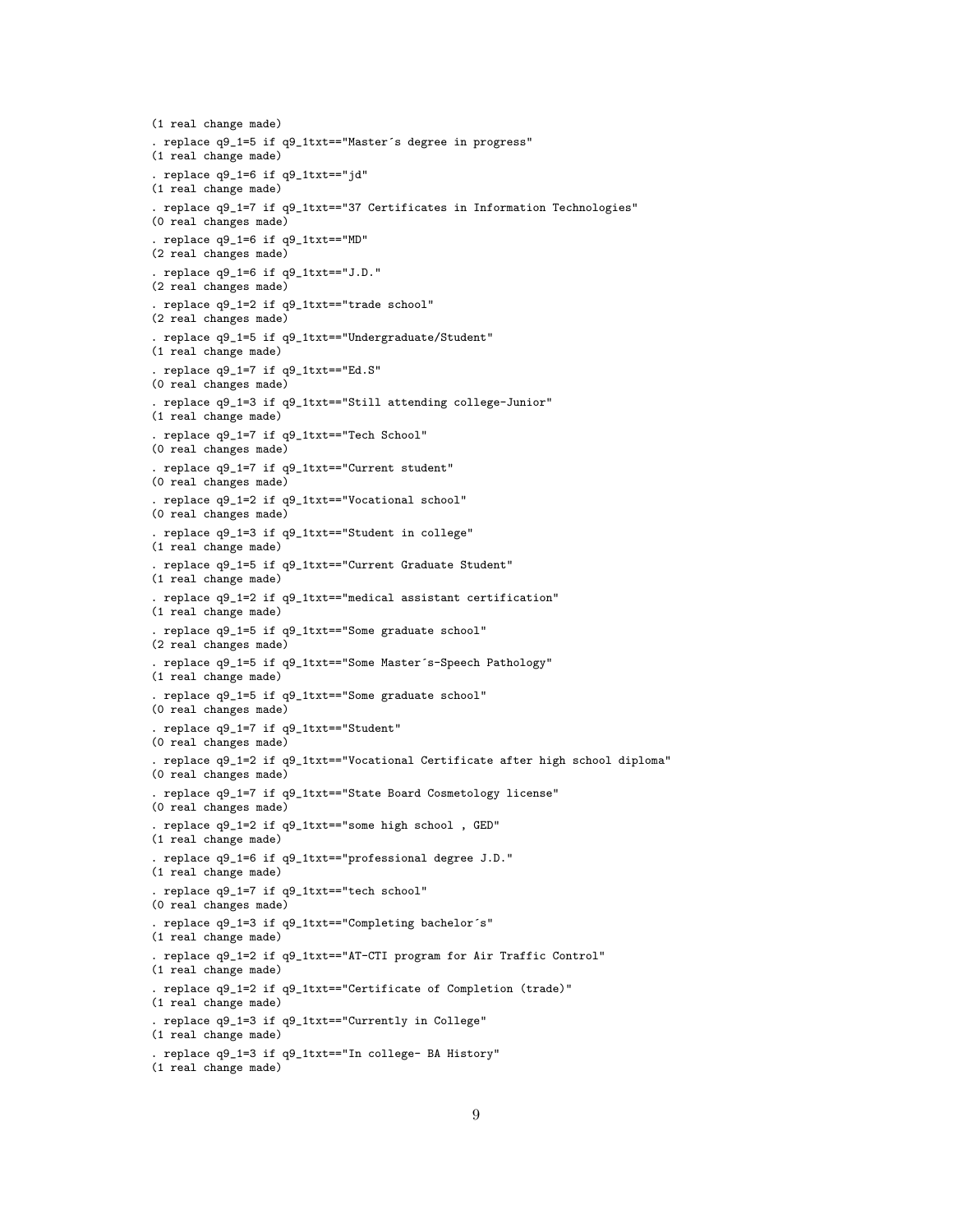```
. replace q9_1=3 if q9_1txt=="Current undergrad (senior) completing BS and BA"
(1 real change made)
. replace q9_1=6 if q9_1txt=="Pharm.D"
(1 real change made)
. replace q9_1=6 if q9_1txt=="MD"
(0 real changes made)
. replace q9_1=7 if q9_1txt=="Technical training, HS deploma"
(0 real changes made)
. replace q9_1=5 if q9_1txt=="enrolled in master´s program"
(1 real change made)
. replace q9_1=3 if q9_1txt=="In college now for my Bachelor´s"
(1 real change made)
. replace q9_1=2 if q9_1txt=="Vocational degree - LPN"
(1 real change made)
. replace q9_1=7 if q9_1txt=="Certificate from cosmetology"
(0 real changes made)
. replace q9_1=3 if q9_1txt=="currently working on my Associate"
(1 real change made)
. replace q9_1=2 if q9_1txt=="trade school"
(0 real changes made)
. replace q9_1=7 if q9_1txt=="tech school - completed"
(0 real changes made)
. replace q9_1=3 if q9_1txt=="Still in college"
(1 real change made)
. replace q9_1=3 if q9_1txt=="trade school certificate and some college"
(1 real change made)
. replace q9_1=7 if q9_1txt=="technical school"
(0 real changes made)
. replace q9_1=3 if q9_1txt=="College"
(0 real changes made)
. replace q9_1=2 if q9_1txt=="Vocational Degree"
(1 real change made)
. replace q9_1=3 if q9_1txt=="currently in college"
(1 real change made)
. replace q9_1=7 if q9_1txt=="EMT-B Licensed"
(0 real changes made)
. replace q9_1=2 if q9_1txt=="Vocational/Certification"
(1 real change made)
. replace q9_1=2 if q9_1txt=="G.E.D."
(1 real change made)
. replace q9_1=2 if q9_1txt=="GED, overall average 656"
(0 real changes made)
. replace q9_1=3 if q9_1txt=="College, on going"
(1 real change made)
. gen byte educ = 1 if inlist(q9_1, 4, 5, 6)
(2,835 missing values generated)
. replace educ = 2 if inlist(q9_1, 3)
(2,103 real changes made)
. replace educ = 3 if inlist(q9_1, 1, 2, 7)
(728 real changes made)
. lab def educ 1 "college degree" 2 "some college" 3 "high school or other"
. lab val educ educ
. fre educ
educ
```

|                        | Freq. | Percent | Valid | Cum.  |
|------------------------|-------|---------|-------|-------|
| Valid 1 college degree | 3317  | 53.92   | 53.95 | 53.95 |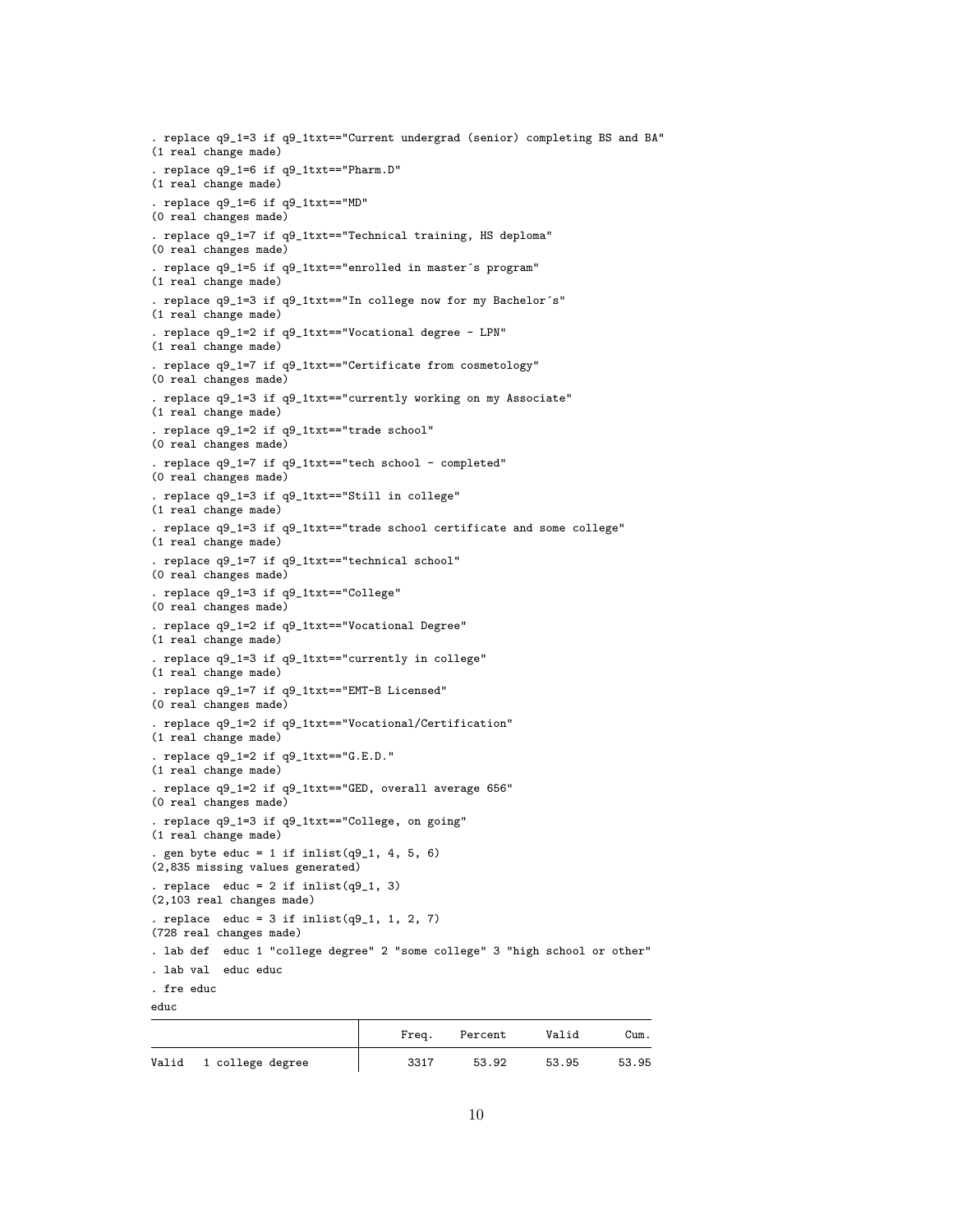|          | 2 some college         | 2103 | 34.18  | 34.21  | 88.16  |
|----------|------------------------|------|--------|--------|--------|
|          | 3 high school or other | 728  | 11.83  | 11.84  | 100.00 |
|          | Total                  | 6148 | 99.93  | 100.00 |        |
| Missing. |                        |      | 0.07   |        |        |
| Total    |                        | 6152 | 100.00 |        |        |
|          |                        |      |        |        |        |

# <span id="page-10-0"></span>1.6.4 Employment status

. d q10\_2\*

| variable name                                                                           | storage<br>type | display<br>format | value<br>label   | variable label                                                                        |
|-----------------------------------------------------------------------------------------|-----------------|-------------------|------------------|---------------------------------------------------------------------------------------|
| $q10_21$                                                                                | byte            | %12.0g            | q10_2_1          | Currently employed                                                                    |
| $q10_2_2$                                                                               | byte            | %12.0g            | $q10_2_2$        | Currently self-employed                                                               |
| $q10_2_3$                                                                               | byte            | %12.0g            | $q10_2_3$        | Currently out of work and looking for work                                            |
| $q10_2_4$                                                                               | byte            | %12.0g            | q10_2_4          | Currently homemaker                                                                   |
| q10_2_5                                                                                 | byte            |                   | $%12.0g$ q10_2_5 | Currently student                                                                     |
| q10_2_6                                                                                 | byte            |                   | $%12.0g$ q10_2_6 | Currently retired                                                                     |
| $q10_2_7$                                                                               | byte            | %12.0g            | q10_2_7          | Currently other                                                                       |
| q10_2_7txt                                                                              | $str108$ %9s    |                   |                  | Currently other (text)                                                                |
| . gen byte $lfp = .$<br>(6,152 missing values generated)                                |                 |                   |                  |                                                                                       |
| . replace $1fp = 1$ if $q10_21 == 1$ & $1fp ==$ .<br>$(3,321$ real changes made)        |                 |                   |                  | // employed                                                                           |
| . replace lfp = 2 if q10_2_2==1 & lfp==.<br>(777 real changes made)                     |                 |                   |                  | // selfemployed                                                                       |
| (695 real changes made)                                                                 |                 |                   |                  | . replace $1fp = 3$ if $q10_23 == 1$ & $1fp ==$ . // unemployed                       |
| . replace $1fp = 4$ if $q10_25 == 1$ & $1fp ==$ . // student<br>(800 real changes made) |                 |                   |                  |                                                                                       |
| (546 real changes made)                                                                 |                 |                   |                  | . replace lfp = 5 if $(q10_2_4 == 1   q10_2_6 == 1   q10_2_7 == 1)$ & lfp==. // other |
|                                                                                         |                 |                   |                  | . lab def lfp 1 "employed" 2 "self-employed" 3 "unemployed" 4 "student" 5 "other"     |
| . lab val lfp lfp                                                                       |                 |                   |                  |                                                                                       |
| . fre lfp                                                                               |                 |                   |                  |                                                                                       |
| lfp                                                                                     |                 |                   |                  |                                                                                       |

|          |                 | Freq. | Percent | Valid  | Cum.   |
|----------|-----------------|-------|---------|--------|--------|
| Valid    | 1 employed      | 3321  | 53.98   | 54.10  | 54.10  |
|          | 2 self-employed | 777   | 12.63   | 12.66  | 66.75  |
|          | 3 unemployed    | 695   | 11.30   | 11.32  | 78.07  |
|          | 4 student       | 800   | 13.00   | 13.03  | 91.11  |
|          | 5 other         | 546   | 8.88    | 8.89   | 100.00 |
|          | Total           | 6139  | 99.79   | 100.00 |        |
| Missing. |                 | 13    | 0.21    |        |        |
| Total    |                 | 6152  | 100.00  |        |        |

## <span id="page-10-1"></span>1.6.5 Location at time of interview

. fre q10\_3

 $q10_3$  – Actual location: categorized

|       |                       | Frea. | Percent | Valid | Cum.  |
|-------|-----------------------|-------|---------|-------|-------|
| Valid | at home               | 5251  | 85.35   | 85.38 | 85.38 |
|       | 2 at workplace/office | 607   | 9.87    | 9.87  | 95.25 |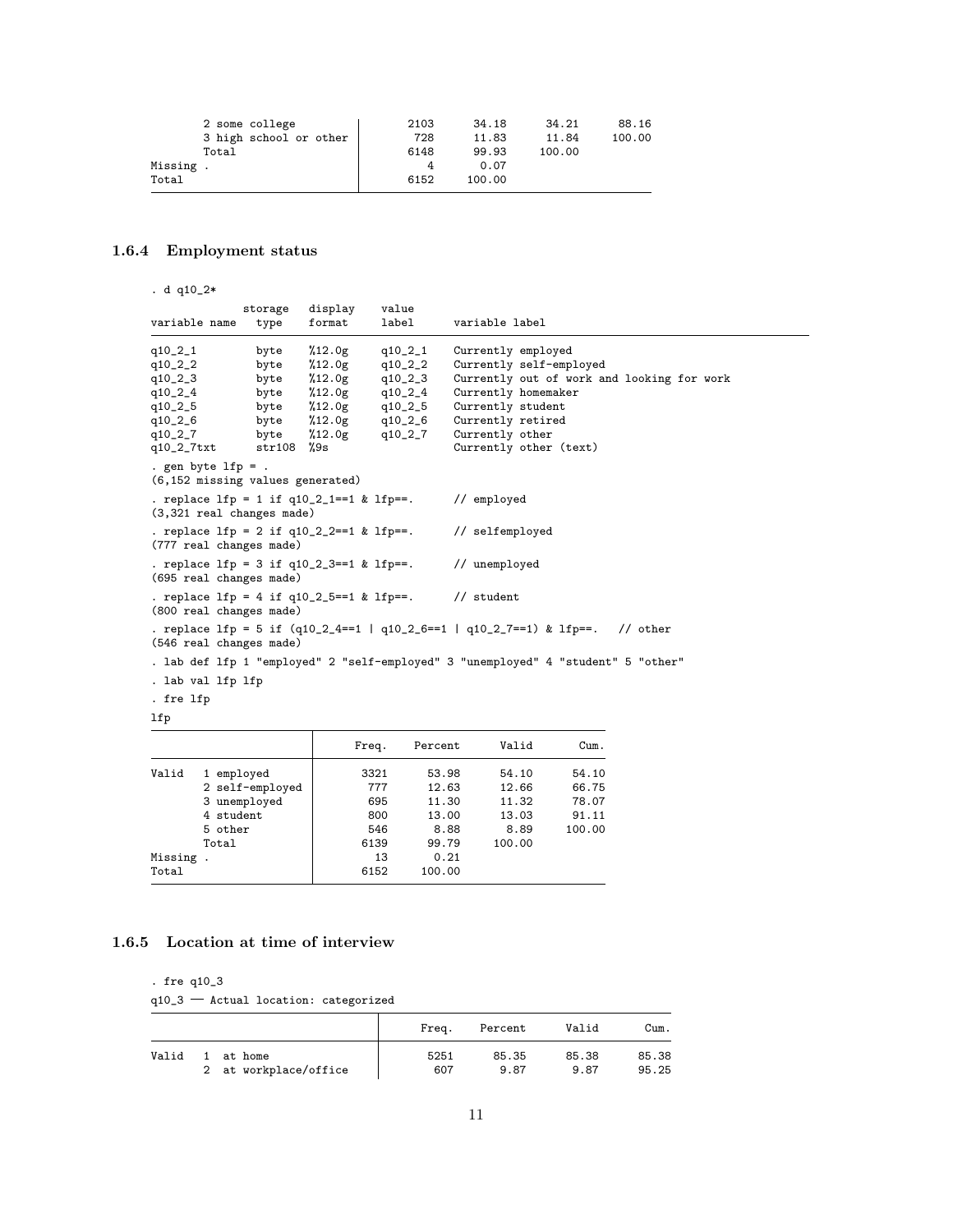|       | 3 in a cafe/restaurant   | 41   | 0.67   | 0.67   | 95.92  |
|-------|--------------------------|------|--------|--------|--------|
|       | 4 at school/university   | 147  | 2.39   | 2.39   | 98.31  |
|       | travelling<br>5.         | 10   | 0.16   | 0.16   | 98.47  |
|       | 6 other (please specify) | 94   | 1.53   | 1.53   | 100.00 |
|       | Total                    | 6150 | 99.97  | 100.00 |        |
|       | Missing .a no answer     | 2    | 0.03   |        |        |
| Total |                          | 6152 | 100.00 |        |        |
|       |                          |      |        |        |        |

. gen byte location = 1 if q10\_3==1 (901 missing values generated) . replace  $location = 2 if q10_3 == 2$ (607 real changes made) . replace location =  $3$  if inlist(q10\_3,3,4,5,6) (292 real changes made) . lab def location 1 "at home" 2 "at workplace" 3 "other" . lab val location location . fre location location

|          |                | Freq. | Percent | Valid  | Cum.   |
|----------|----------------|-------|---------|--------|--------|
| Valid    | 1 at home      | 5251  | 85.35   | 85.38  | 85.38  |
|          | 2 at workplace | 607   | 9.87    | 9.87   | 95.25  |
|          | 3 other        | 292   | 4.75    | 4.75   | 100.00 |
|          | Total          | 6150  | 99.97   | 100.00 |        |
| Missing. |                | 2     | 0.03    |        |        |
| Total    |                | 6152  | 100.00  |        |        |

#### <span id="page-11-0"></span>1.6.6 Prior exposure to MTurk studies

```
. replace q10_1 = \text{lower}(q10_1)(15 real changes made)
. replace q10_1 = subinstr(q10_1, ",", "", 1)
(12 real changes made)
. replace q10_1 = \text{subinstr}(q10_1, " -", "", 1)(23 real changes made)
. replace q10_1 = subinstr(q10_1, ">", "", 1)
(12 real changes made)
. replace q10_1 = subinstr(q10_1, "10"), "1", 1)
(3 real changes made)
. replace q10_1 = subinstr(q10_1, "?", "", 1)
(15 real changes made)
. replace q10_1 = subinstr(q10_1, "+", "", 1)
(90 real changes made)
. replace q10_1 = subinstr(q10_1, "over ", "", 1)
(4 real changes made)
. replace q10_1 = subinstr(q10_1, "times", "(6 real changes made)
. replace q10_1 = subinstr(q10_1, "about ", "", 1)
(4 real changes made)
. replace q10_1 = subinstr(q10_1, "maybe around ", "", 1)
(1 real change made)
. replace q10_1 = subinstr(q10_1, "around ", "", 1)
(1 real change made)
. replace q10_1 = subinstr(q10_1, "approx ", "", 1)
(1 real change made)
. replace q10_1 = subinstr(q10_1, "approx. ", "", 1)
(1 real change made)
```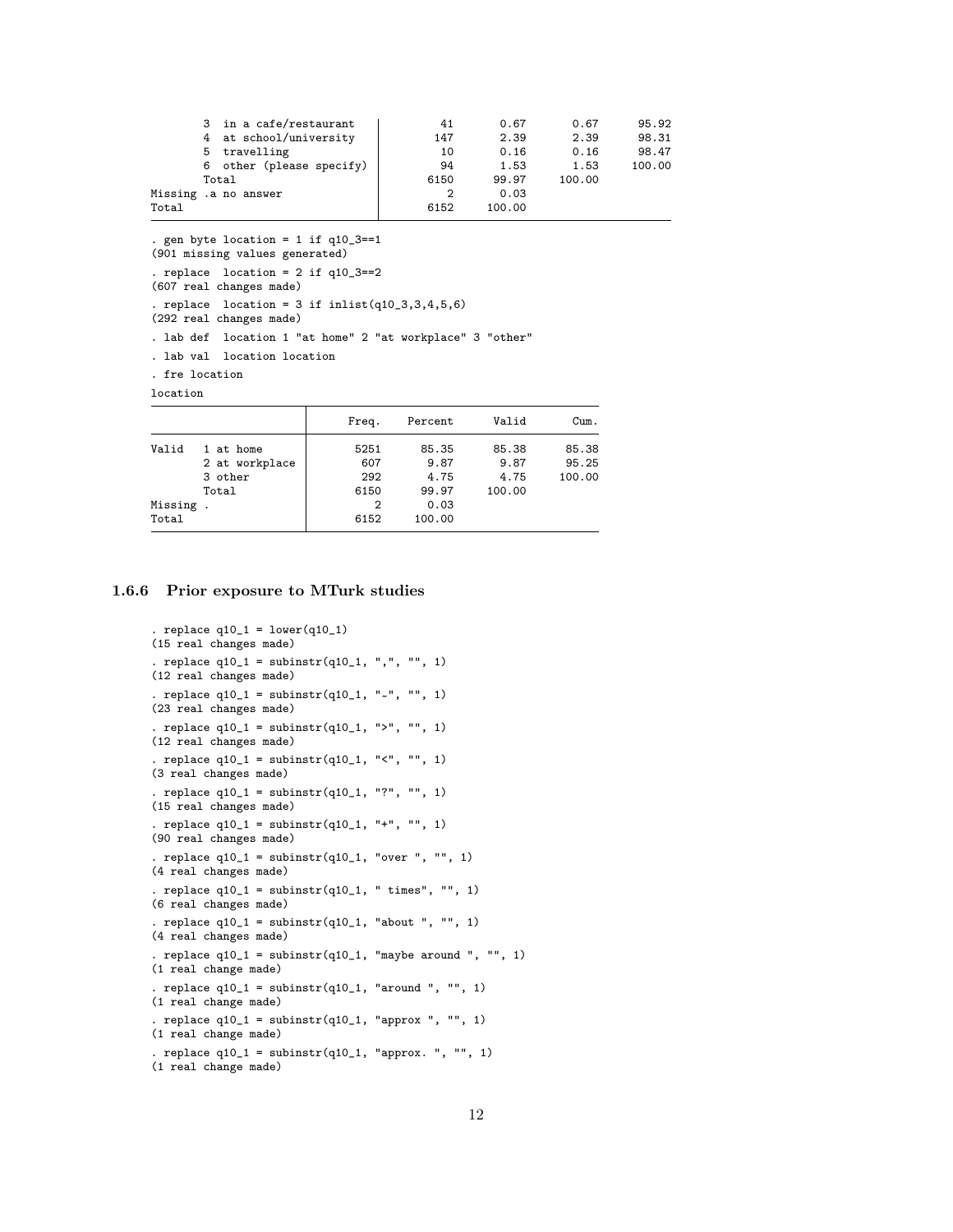. replace  $q10_1 =$  subinstr( $q10_1$ , "approximately ", "", 1) (1 real change made) . replace  $q10_1 =$  subinstr( $q10_1,$  " i think", "", 1) (1 real change made) . replace  $q10_1 =$  subinstr( $q10_1$ , " or more", "", 1) (2 real changes made) . replace q10\_1 ="10" if q10\_1=="10-11" (1 real change made) . replace q10\_1 ="12" if q10\_1=="10-15" (1 real change made) . replace q10\_1 ="15" if q10\_1=="10-20" (1 real change made) . replace q10\_1 ="100" if q10\_1==`"100"s"´ (1 real change made) . replace q10\_1 ="100" if q10\_1=="100s" (2 real changes made) . replace q10\_1 ="17" if q10\_1=="15-20" (2 real changes made) . replace q10\_1 ="22" if q10\_1=="15-30" (1 real change made) . replace q10\_1 ="3" if q10\_1=="2-5" (1 real change made) . replace q10\_1 ="27" if q10\_1=="25-30" (1 real change made) . replace q10\_1 ="3" if q10\_1=="3-4" (2 real changes made) . replace q10\_1 ="4" if q10\_1=="3-5" (2 real changes made) . replace q10\_1 ="40" if q10\_1=="30-50" (1 real change made) . replace q10\_1 ="40" if q10\_1=="40 or so" (1 real change made) . replace q10\_1 ="47" if q10\_1=="45-50" (1 real change made) . replace q10\_1 ="7" if q10\_1=="5-10" (2 real changes made) . replace q10\_1 ="75" if q10\_1=="50-100" (1 real change made) . replace q10\_1 ="50" if q10\_1=="50x" (1 real change made) . replace q10\_1 ="80" if q10\_1=="80ish" (1 real change made) . replace q10\_1 ="978" if q10\_1=="978 approved hits" (1 real change made) . replace  $q10_1 =$ "" if  $q10_1 =$ =="a lot" (1 real change made) . replace  $q10_1 = ""$  if  $q10_1 = "alot"$ (1 real change made) . replace  $q10_1 = ""$  if  $q10_1 = "couple"$ (1 real change made) . replace  $q10_1 =$ "" if  $q10_1 =$ ="don't know" (2 real changes made) replace  $q10_1 = \n\begin{cases} \n\text{if } q10_1 = \n\end{cases}$  if  $q10_1 = \n\begin{cases} \n\text{if } q10 = \n\end{cases}$ (1 real change made) . replace q10\_1 ="100" if q10\_1=="hundreds" (1 real change made) . replace q10\_1 ="" if q10\_1=="i don´t know. this isn´t the first one though."

(1 real change made)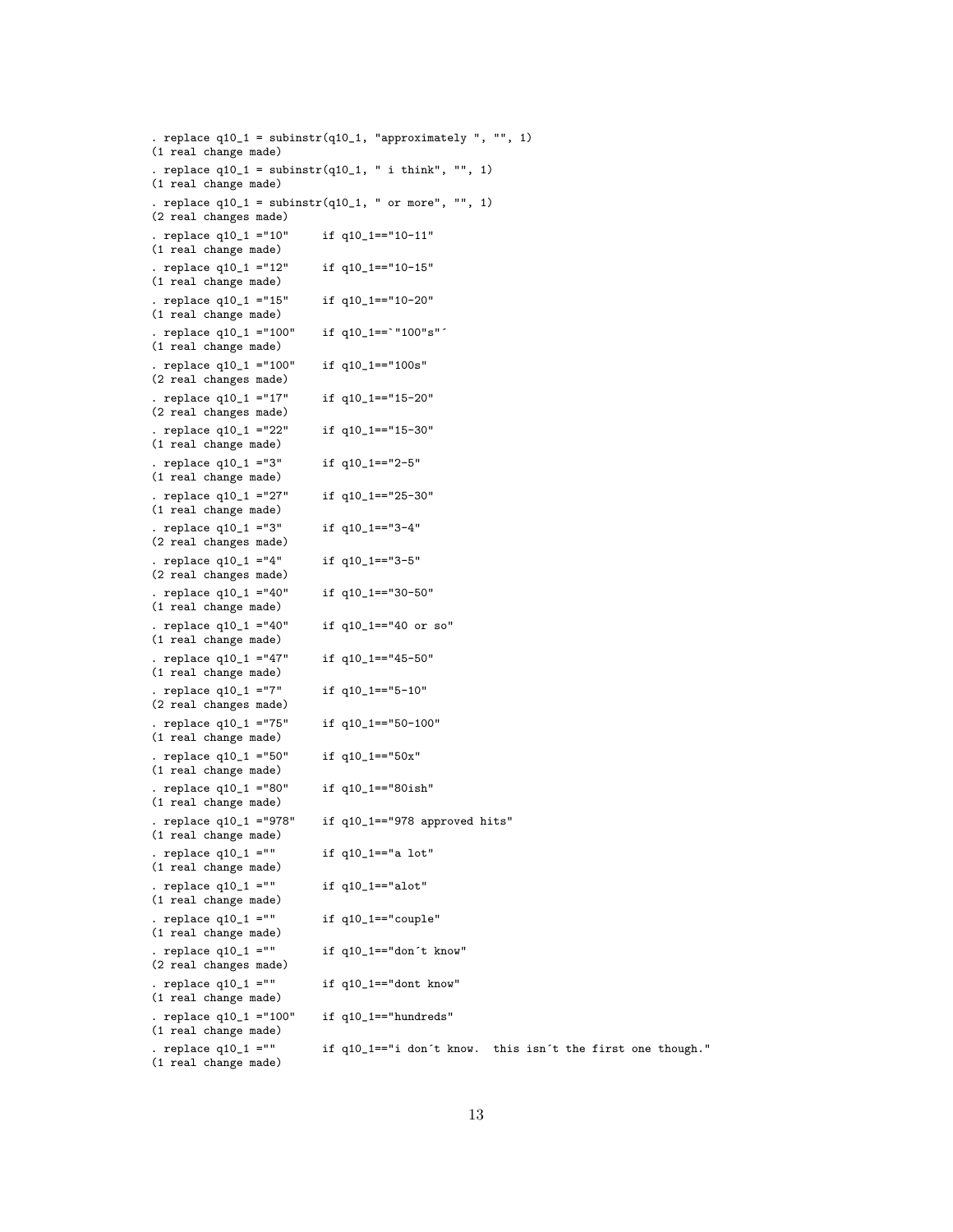| . replace $q10_1 = ""$<br>(2 real changes made)                                                                  | if $q10_1 == "ldts"$                 |
|------------------------------------------------------------------------------------------------------------------|--------------------------------------|
| . replace $q10_1 = ""$<br>(1 real change made)                                                                   | if $q10_1 == "ldts -- cannot count"$ |
| . replace $q10_1 = ""$<br>(1 real change made)                                                                   | if q10_1 == "lots!"                  |
| . replace $q10_1 = ""$<br>(4 real changes made)                                                                  | if $q10_1 == "many"$                 |
| . replace $q10_1 = 0$ "<br>(2 real changes made)                                                                 | if q10_1 == "no"                     |
| . replace $q10_1 = 0$ "<br>(1 real change made)                                                                  | if $q10_1 == "none"$                 |
| . replace $q10_1 = ""$<br>(6 real changes made)                                                                  | if q10_1=="not sure"                 |
| . replace q10_1 ="20"<br>(1 real change made)                                                                    | if q10_1=="not sure. 20 maybe"       |
| . replace $q10_1$ =""<br>(1 real change made)                                                                    | if q10_1=="numerous"                 |
| . replace $q10_1 = ""$<br>(1 real change made)                                                                   | if $q10_1 == "often"$                |
| . replace $q10_1 = "1"$<br>(1 real change made)                                                                  | if q10_1 == "one other study"        |
| . replace $q10_1 = 1$ "<br>(1 real change made)                                                                  | if q10_1=="several"                  |
| . replace $q10_1 = 11$<br>(1 real change made)                                                                   | if q10_1=="started this week"        |
| . replace q10_1 ="1000"<br>(1 real change made)                                                                  | if q10_1=="thousands"                |
| . destring q10_1, replace<br>q10_1 has all characters numeric; replaced as long<br>(45 missing values generated) |                                      |
| . su q10_1, detail                                                                                               |                                      |

Number of MTurk studies attended

|     | Percentiles | Smallest                                                           |             |          |
|-----|-------------|--------------------------------------------------------------------|-------------|----------|
| 1%  | 0           | 0                                                                  |             |          |
| 5%  | 0           | 0                                                                  |             |          |
| 10% | 1           | 0                                                                  | Obs         | 6,107    |
| 25% | 7           | 0                                                                  | Sum of Wgt. | 6,107    |
| 50% | 50          |                                                                    | Mean        | 547.4488 |
|     |             | Largest                                                            | Std. Dev.   | 4349.993 |
| 75% | 250         | 60000                                                              |             |          |
| 90% | 1000        | 90000                                                              | Variance    | 1.89e+07 |
| 95% | 2000        | 150557                                                             | Skewness    | 38.34398 |
| 99% | 7100        | 244001                                                             | Kurtosis    | 1882.163 |
|     |             | . egen exposure = $cut(q10_1)$ , $at(0, 1, 10, 100, 1000, 250000)$ |             |          |

(45 missing values generated)

. compress exposure

```
variable exposure was double now int
(36,912 bytes saved)
```

```
. fre exposure
```

```
exposure
```

|       |       | Freq. | Percent | Valid  | Cum.   |
|-------|-------|-------|---------|--------|--------|
| Valid | 0     | 413   | 6.71    | 6.76   | 6.76   |
|       |       | 1181  | 19.20   | 19.34  | 26.10  |
|       | 10    | 2008  | 32.64   | 32.88  | 58.98  |
|       | 100   | 1847  | 30.02   | 30.24  | 89.23  |
|       | 1000  | 658   | 10.70   | 10.77  | 100.00 |
|       | Total | 6107  | 99.27   | 100.00 |        |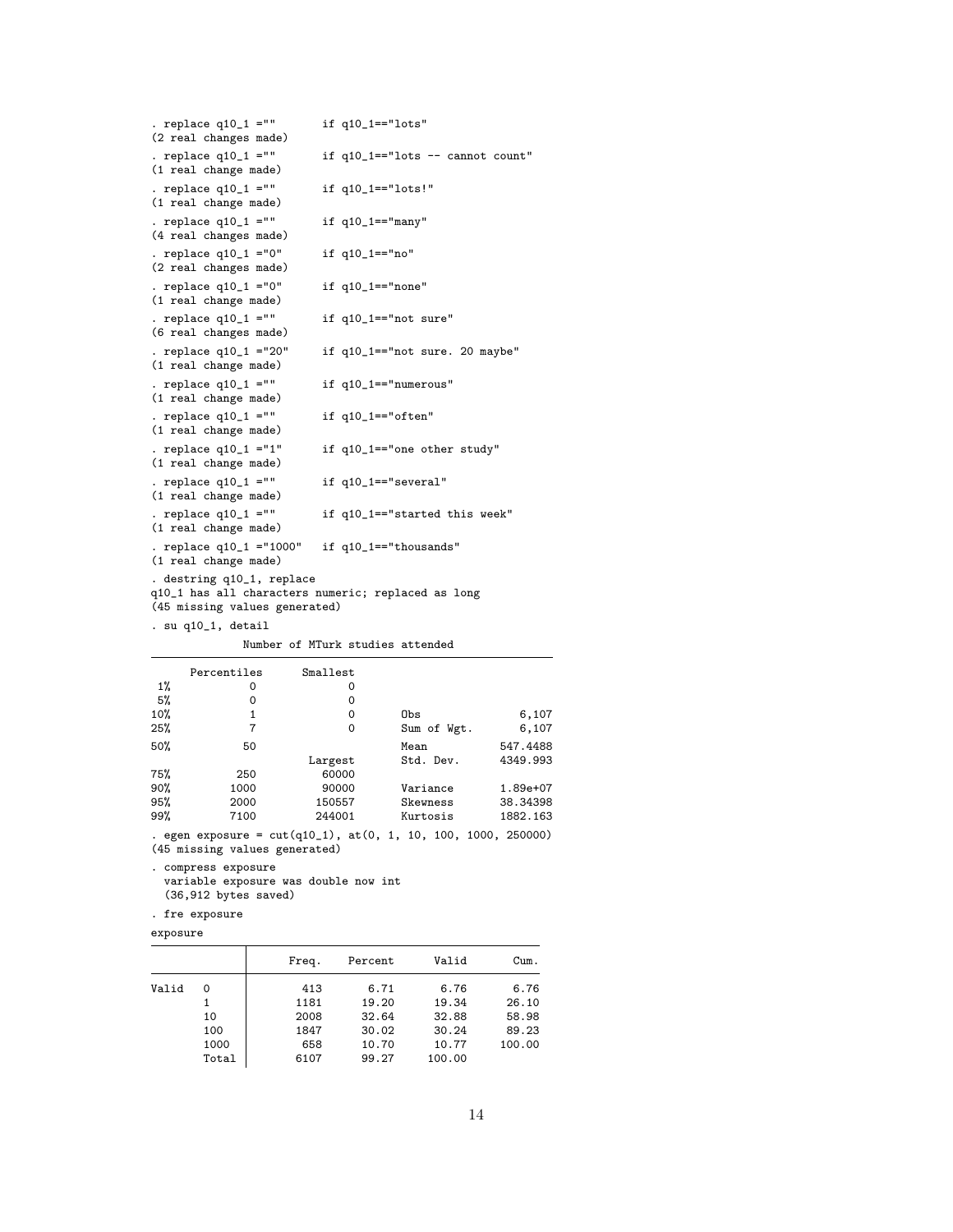| Missing. | 45   | 0.73   |
|----------|------|--------|
| Total    | 6152 | 100.00 |

# <span id="page-14-0"></span>2 Main analysis

# <span id="page-14-1"></span>2.1 Prepare sensitive items

. d q14 q15 q16 q17

| variable name                                                                   | storage<br>type | display<br>format | value<br>label           | variable label                                                                                                                      |
|---------------------------------------------------------------------------------|-----------------|-------------------|--------------------------|-------------------------------------------------------------------------------------------------------------------------------------|
| q14                                                                             | byte            | %13.0g            | q14                      | Have you ever intentionally taken something from a<br>store without paying for it?                                                  |
| q15                                                                             | byte            | %13.0g            | q15                      | Have you ever provided misleading or incorrect<br>information on your tax return?                                                   |
| q16<br>q17                                                                      | byte<br>byte    | %13.0g<br>%13.0g  | q16<br>q17               | Did you vote in the 2012 US presidential election?<br>Did you honestly report whether your prediction was<br>right?/you rolled a 6? |
| . gen byte shoplift = $q14$<br>(16 missing values generated)                    |                 |                   |                          |                                                                                                                                     |
| . gen shoplift_p1 = $(1-q14_pno) * q14_pcm$<br>(1 missing value generated)      |                 |                   |                          |                                                                                                                                     |
| . gen shoplift_p0 = $q14$ _pyes + $(1-q14$ _pcm)<br>(1 missing value generated) |                 |                   |                          |                                                                                                                                     |
| . gen byte taxeva = $q15$<br>(16 missing values generated)                      |                 |                   |                          |                                                                                                                                     |
| . gen taxeva_p1 = $(1-q15_p) * q15_p$ cm<br>(5 missing values generated)        |                 |                   |                          |                                                                                                                                     |
| . gen $taxeva_p0 = q15_pyes + (1-q15_pcm)$<br>(5 missing values generated)      |                 |                   |                          |                                                                                                                                     |
| . gen byte nonvote = $1 - q16$<br>(21 missing values generated)                 |                 |                   |                          |                                                                                                                                     |
| . gen nonvote_p1 = $(1-q16_pyes) * q16_pcm$<br>(7 missing values generated)     |                 |                   |                          |                                                                                                                                     |
| . gen nonvote_p0 = $q16$ _pno + $(1-q16$ _pcm)<br>(7 missing values generated)  |                 |                   |                          |                                                                                                                                     |
| . gen byte cheat = $1 - q17$<br>(17 missing values generated)                   |                 |                   |                          |                                                                                                                                     |
| . gen cheat_p1<br>(8 missing values generated)                                  |                 |                   | = (1-q17_pyes) * q17_pcm |                                                                                                                                     |
| . gen cheat_p0 = $q17$ _pno + $(1-q17$ _pcm)<br>(8 missing values generated)    |                 |                   |                          |                                                                                                                                     |

# <span id="page-14-2"></span>2.2 Comparative validation

```
. capt prog drop rrt
. program rrt, eclass
 1. syntax varname [if] [in] [aw fw iw pw], p1(varname) p0(varname) [ * ] 2. tempvar depvar
  2. tempvar depvar<br>3. qui gen `depvar
  3. qui gen `depvar´ = (`varlist´ - (`p0´)) / ((`p1´) - (`p0´))
  4. qui mean `depvar´ `if´ `in´ [`weight´`exp´], `options´
  5. tempname b<br>6. mat b^{\prime} = \epsilon6. mat b^{\prime} = e(b)<br>7. local eqs
         local eqs
  8. local N_over = e(N_over)
```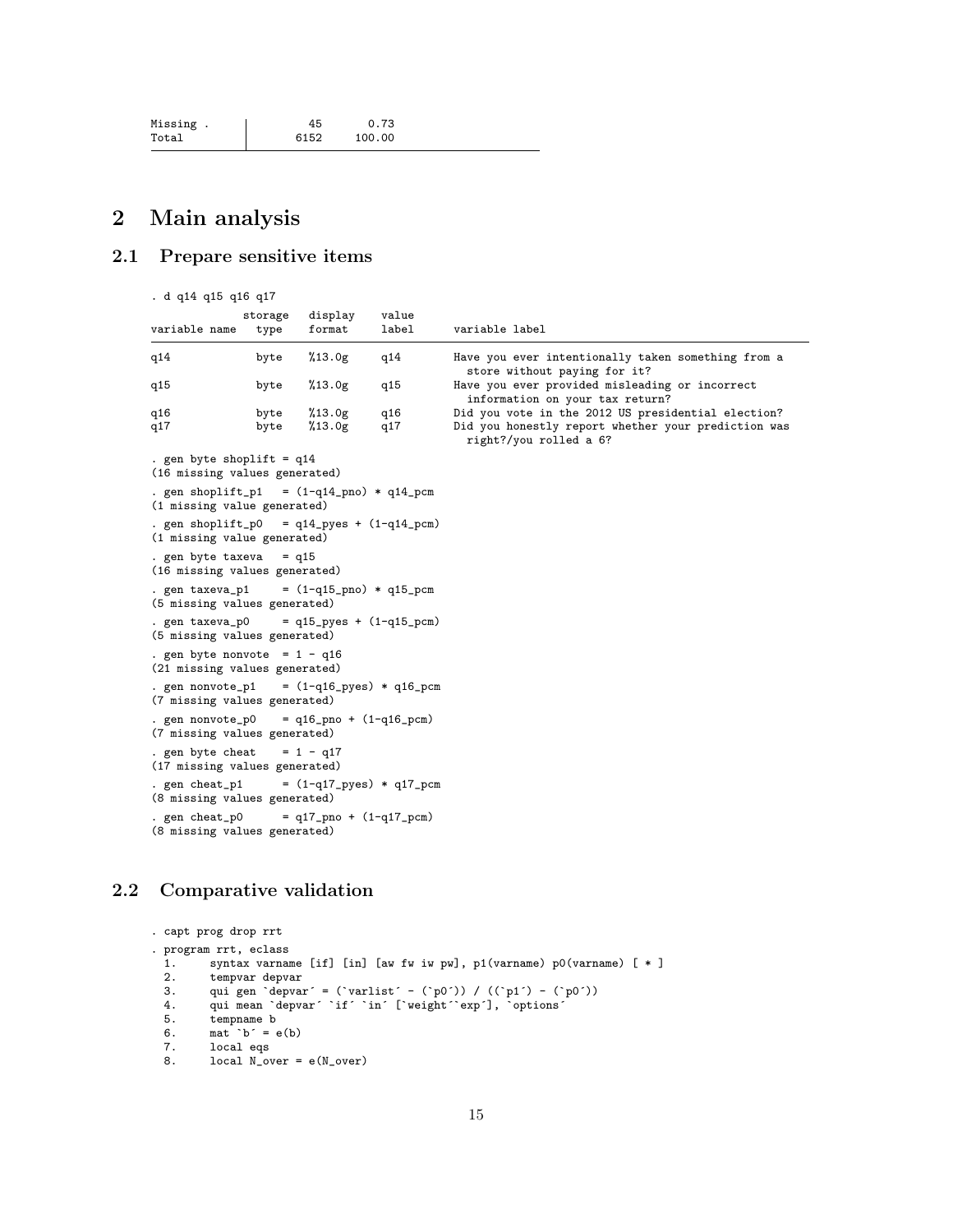| 9.                 | mat coleq `b´ = `varlist´                                                                     |                      |                   |        |                      |                      |
|--------------------|-----------------------------------------------------------------------------------------------|----------------------|-------------------|--------|----------------------|----------------------|
| 10.<br>11.<br>mean | eret repost b='b', rename                                                                     |                      |                   |        |                      |                      |
| 12. end            |                                                                                               |                      |                   |        |                      |                      |
|                    | . foreach v in shoplift taxeva nonvote {                                                      |                      |                   |        |                      |                      |
| 2.<br>З.           | di _n as res `"==> ` $v$ '"'<br>rrt 'v', over(senstec) p1('v'_p1) p0('v'_p0)                  |                      |                   |        |                      |                      |
| 4.                 | est sto `v´                                                                                   |                      |                   |        |                      |                      |
| 5.                 | nlcom (CM: _b[CM]-_b[DQ]) (UQ: _b[UQ]-_b[DQ]) (FR: _b[FR]-_b[DQ]), post                       |                      |                   |        |                      |                      |
| 6.                 | est sto d'v'                                                                                  |                      |                   |        |                      |                      |
| 7. }               |                                                                                               |                      |                   |        |                      |                      |
| ==> shoplift       |                                                                                               |                      |                   |        |                      |                      |
| Mean estimation    |                                                                                               |                      | Number of $obs =$ |        | 6,136                |                      |
|                    | $DQ:$ senstec = $DQ$<br>$CM:$ senstec = $CM$<br>$UQ$ : senstec = $UQ$<br>$FR:$ senstec = $FR$ |                      |                   |        |                      |                      |
| Over               | Mean                                                                                          | Std. Err.            |                   |        | [95% Conf. Interval] |                      |
|                    |                                                                                               |                      |                   |        |                      |                      |
| shoplift<br>DQ     | .4023438                                                                                      |                      | .3676333          |        | .4370542             |                      |
| CМ                 | .4641868                                                                                      | .0177063<br>.0162203 | .4323894          |        | .4959842             |                      |
| UQ                 | .5453174                                                                                      | .0163735             | .5132195          |        | .5774152             |                      |
| FR                 | .49222                                                                                        | .0170557             | .4587849          |        | .5256551             |                      |
|                    |                                                                                               |                      |                   |        |                      |                      |
| CM:<br>UQ :        | _b[CM]-_b[DQ]<br>_b[UQ]-_b[DQ]                                                                |                      |                   |        |                      |                      |
| FR:                | _b[FR]-_b[DQ]                                                                                 |                      |                   |        |                      |                      |
| Mean               | Coef.                                                                                         | Std. Err.            | z                 | P >  z |                      | [95% Conf. Interval] |
| CМ                 | .061843                                                                                       | .0240127             | 2.58              | 0.010  | .0147791             | .108907              |
| UQ                 | .1429736                                                                                      | .0241165             | 5.93              | 0.000  | .0957062             | .190241              |
| FR                 | .0898763                                                                                      | .0245847             | 3.66              | 0.000  | .0416912             | .1380614             |
| ==> taxeva         |                                                                                               |                      |                   |        |                      |                      |
| Mean estimation    |                                                                                               |                      | Number of $obs =$ |        | 6,136                |                      |
|                    | $DQ:$ senstec = $DQ$                                                                          |                      |                   |        |                      |                      |
|                    | $CM:$ senstec = $CM$<br>$UQ:$ senstec = $UQ$                                                  |                      |                   |        |                      |                      |
|                    | $FR:$ senstec = $FR$                                                                          |                      |                   |        |                      |                      |
| Over               | Mean                                                                                          | Std. Err.            |                   |        | [95% Conf. Interval] |                      |
|                    |                                                                                               |                      |                   |        |                      |                      |
| taxeva<br>DQ       | .1002604                                                                                      | .0108449             | .0790006          |        | .1215202             |                      |
| ${\rm CM}$         | .1952329                                                                                      | .0149807             | .1658655          |        | .2246004             |                      |
| UQ                 | .176287                                                                                       | .014159              | .1485305          |        | .2040436             |                      |
| ${\tt FR}$         | .1430028                                                                                      | .0152268             | .113153           |        | .1728525             |                      |
| CM:                | $_b[CM]$ - $_b[DQ]$                                                                           |                      |                   |        |                      |                      |
| UQ:                | _b[UQ]-_b[DQ]                                                                                 |                      |                   |        |                      |                      |
| FR:                | _b[FR]-_b[DQ]                                                                                 |                      |                   |        |                      |                      |
| Mean               | Coef.                                                                                         | Std. Err.            | z                 | P >  z |                      | [95% Conf. Interval] |
| СM                 | .0949725                                                                                      | .0184941             | 5.14              | 0.000  | .0587247             | .1312204             |
| UQ                 | .0760266                                                                                      | .017835              | 4.26              | 0.000  | .0410706             | .1109826             |
| FR                 | .0427424                                                                                      | .018694              | 2.29              | 0.022  | .0061028             | .0793819             |

==> nonvote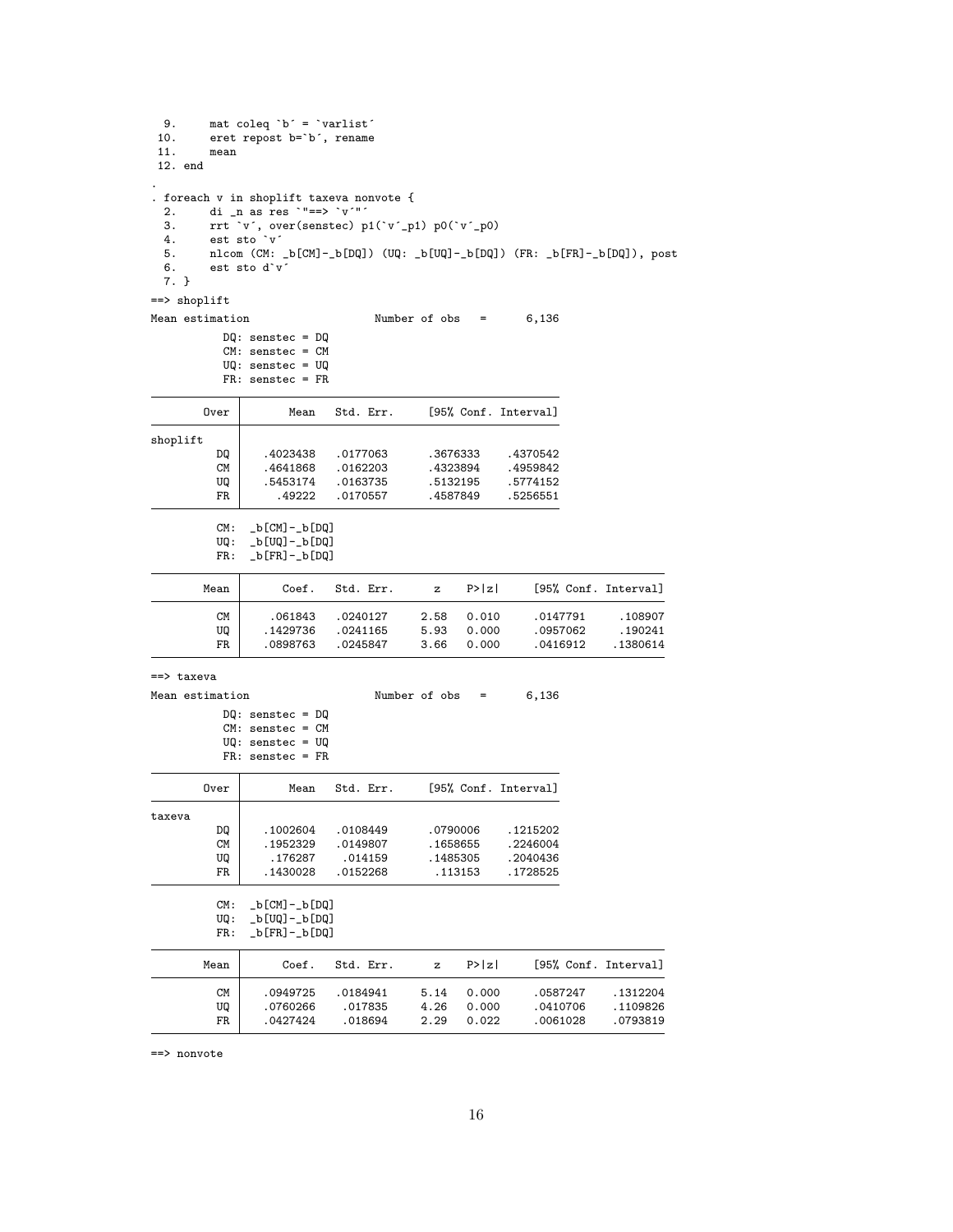|                                                            | Mean estimation                                                                                                                                                                                                                                                                     |                                              | Number of obs                                | Ξ                       | 6,131                                       |                                  |
|------------------------------------------------------------|-------------------------------------------------------------------------------------------------------------------------------------------------------------------------------------------------------------------------------------------------------------------------------------|----------------------------------------------|----------------------------------------------|-------------------------|---------------------------------------------|----------------------------------|
|                                                            | $DQ:$ senstec = $DQ$<br>$CM:$ senstec = $CM$<br>$UQ$ : senstec = $UQ$<br>$FR:$ senstec = $FR$                                                                                                                                                                                       |                                              |                                              |                         |                                             |                                  |
| Over                                                       | Mean                                                                                                                                                                                                                                                                                | Std. Err.                                    |                                              |                         | [95% Conf. Interval]                        |                                  |
| nonvote                                                    |                                                                                                                                                                                                                                                                                     |                                              |                                              |                         |                                             |                                  |
| DQ<br>CМ<br>UQ                                             | .3446475<br>.3810852<br>.3474351                                                                                                                                                                                                                                                    | .0171828<br>.0160718<br>.0159523             | .3109632<br>.3495788<br>.3161631             |                         | .3783319<br>.4125916<br>.3787071            |                                  |
| FR<br>CM:<br>UQ :<br>FR:                                   | .3251002<br>_b[CM]-_b[DQ]<br>_b[UQ]-_b[DQ]<br>_b[FR]-_b[DQ]                                                                                                                                                                                                                         | .0168013                                     | . 2921637                                    |                         | .3580367                                    |                                  |
| Mean                                                       | Coef.                                                                                                                                                                                                                                                                               | Std. Err.                                    | z                                            | P >  z                  |                                             | [95% Conf. Interval]             |
| CM<br>UQ<br>FR                                             | .0364377<br>.0027876<br>$-.0195473$                                                                                                                                                                                                                                                 | .0235277<br>.0234462<br>.0240319             | 1.55<br>0.12<br>$-0.81$                      | 0.121<br>0.905<br>0.416 | $-.0096758$<br>$-.0431661$<br>$-.066649$    | .0825511<br>.0487413<br>.0275544 |
| . local i O<br>2.<br>З.<br>4.<br>5.<br>6.<br>7.<br>$8. \}$ | . foreach g in predict roll6 {<br>local ++i<br>di _n as res `"==> dicegame = `:lab dicegame `i''"'<br>rrt cheat if dicegame=='i', over(senstec) p1(cheat_p1) p0(cheat_p0)<br>est sto `g´<br>nlcom (CM: _b[CM]-_b[DQ]) (UQ: _b[UQ]-_b[DQ]) (FR: _b[FR]-_b[DQ]), post<br>est sto d`g´ |                                              |                                              |                         |                                             |                                  |
| $==$ > dicegame = prediction                               |                                                                                                                                                                                                                                                                                     |                                              |                                              |                         |                                             |                                  |
| Mean estimation                                            | $DQ:$ senstec = $DQ$<br>$CM:$ senstec = $CM$<br>$UQ$ : senstec = $UQ$<br>$FR:$ senstec = $FR$                                                                                                                                                                                       |                                              | Number of $obs =$                            |                         | 3,065                                       |                                  |
| Over                                                       | Mean                                                                                                                                                                                                                                                                                | Std. Err.                                    |                                              |                         |                                             |                                  |
|                                                            |                                                                                                                                                                                                                                                                                     |                                              |                                              |                         | [95% Conf. Interval]                        |                                  |
| cheat<br>DQ<br>CМ<br>UQ<br>FR<br>CM:                       | .0232558<br>.1540808<br>.0373548<br>.0085131<br>_b[CM]-_b[DQ]                                                                                                                                                                                                                       | .0076712<br>.0205389<br>.0162843<br>.0183445 | .0082146<br>.1138093<br>.0054256<br>.0274555 |                         | .038297<br>. 1943523<br>.069284<br>.0444818 |                                  |
| UQ:<br>FR:                                                 | _b[UQ]-_b[DQ]<br>_b[FR]-_b[DQ]                                                                                                                                                                                                                                                      |                                              |                                              |                         |                                             |                                  |
| Mean                                                       | Coef.                                                                                                                                                                                                                                                                               | Std. Err.                                    | z                                            | P >  z                  |                                             | [95% Conf. Interval]             |
| CМ<br>UQ<br>FR                                             | .1308249<br>.014099<br>-.0147427                                                                                                                                                                                                                                                    | .0219248<br>.0180007<br>.0198838             | 5.97<br>0.78<br>$-0.74$                      | 0.000<br>0.433<br>0.458 | .0878532<br>$-.0211817$<br>$-.0537142$      | .1737967<br>.0493796<br>.0242289 |

```
17
```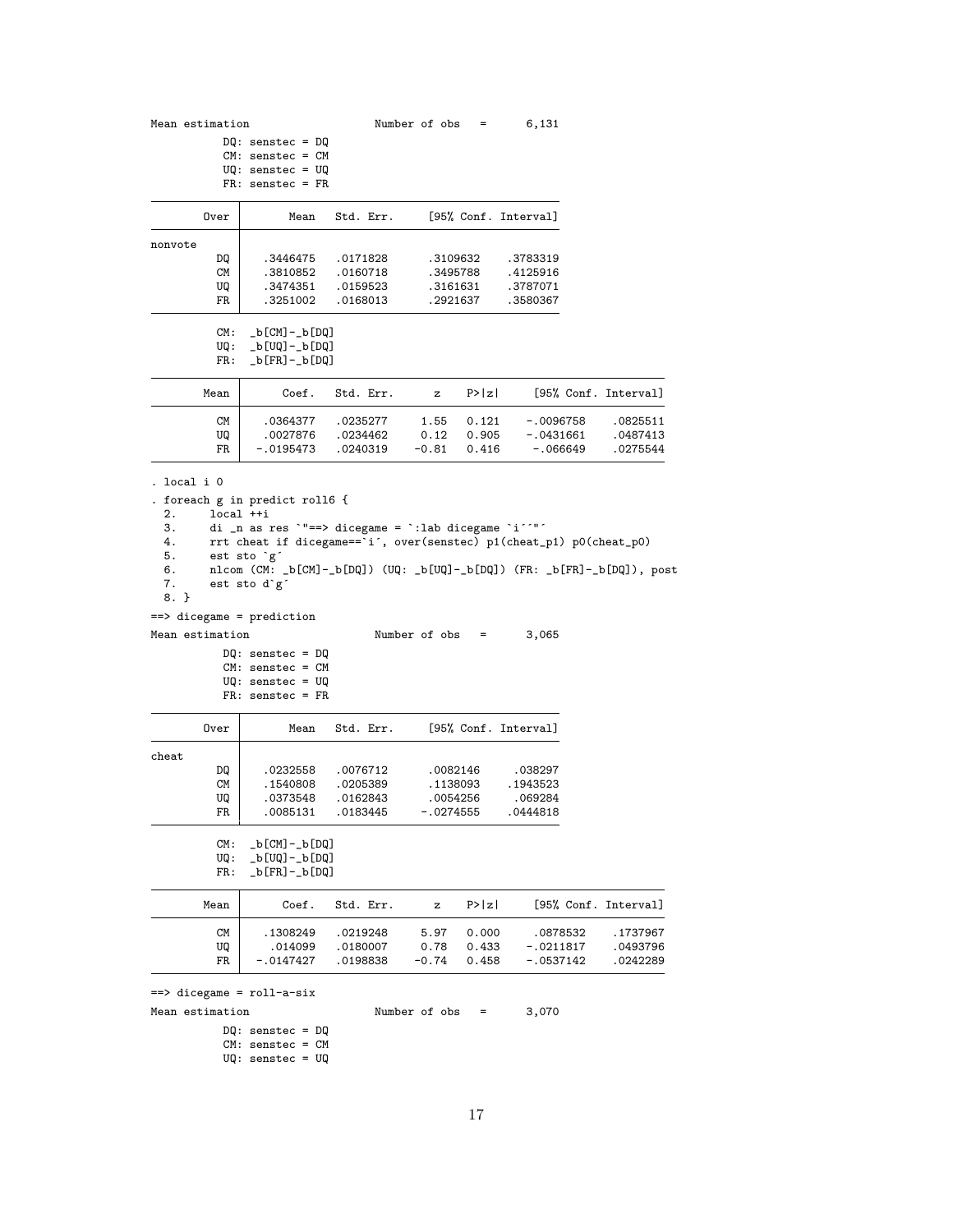FR: senstec = FR

|                 | Over        | Mean                           | Std. Err. |              |        | [95% Conf. Interval] |                      |
|-----------------|-------------|--------------------------------|-----------|--------------|--------|----------------------|----------------------|
| $_{\rm{cheat}}$ |             |                                |           |              |        |                      |                      |
|                 | DQ          | .0393701                       | .0099763  | .0198092     |        | .058931              |                      |
|                 | CМ          | . 1433933                      | .0205794  | .1030424     |        | . 1837442            |                      |
|                 | UQ          | .0522663                       | .0165942  | .0197295     |        | .0848032             |                      |
|                 | FR          | $-.0193614$                    | .0172802  | $-.0532433$  |        | .0145205             |                      |
|                 | CM:<br>UQ : | _b[CM]-_b[DQ]<br>_b[UQ]-_b[DQ] |           |              |        |                      |                      |
|                 | FR:         | _b[FR]-_b[DQ]                  |           |              |        |                      |                      |
|                 | Mean        | Coef.                          | Std. Err. | $\mathbf{z}$ | P >  z |                      | [95% Conf. Interval] |
|                 | <b>CM</b>   | .1040232                       | .0228701  | 4.55         | 0.000  | .0591987             | .1488477             |
|                 | UQ          | .0128962                       | .0193622  | 0.67         | 0.505  | $-.0250529$          | .0508454             |
|                 | FR          | - 0587314                      | 0199532   | $-294$       | 0.003  | - 0978391            | - 0196238            |

. esttab shoplift taxeva nonvote predict roll6, /// > nostar mti nonumb eqlab(none) compress transform(@\*100 100) b(2) se(2)

 $-0.0196238$ 

|           | shoplift | taxeva | nonvote | predict | roll6   |
|-----------|----------|--------|---------|---------|---------|
| DQ        | 40.23    | 10.03  | 34.46   | 2.33    | 3.94    |
|           | (1.77)   | (1.08) | (1.72)  | (0.77)  | (1.00)  |
| <b>CM</b> | 46.42    | 19.52  | 38.11   | 15.41   | 14.34   |
|           | (1.62)   | (1.50) | (1.61)  | (2.05)  | (2.06)  |
| UQ        | 54.53    | 17.63  | 34.74   | 3.74    | 5.23    |
|           | (1.64)   | (1.42) | (1.60)  | (1.63)  | (1.66)  |
| FR.       | 49.22    | 14.30  | 32.51   | 0.85    | $-1.94$ |
|           | (1.71)   | (1.52) | (1.68)  | (1.83)  | (1.73)  |
| N         | 6136     | 6136   | 6131    | 3065    | 3070    |

Standard errors in parentheses

. esttab dshoplift dtaxeva dnonvote dpredict droll6, ///<br>> mti nonumb eqlab(none) compress transform(@\*100 100

> mti nonumb eqlab(none) compress transform(@\*100 100) b(2) se(2)

|           | dshoplift | dtaxeva   | dnonvote | dpredict | droll6     |
|-----------|-----------|-----------|----------|----------|------------|
| <b>CM</b> | $6.18*$   | $9.50***$ | 3.64     | 13.08*** | $10.40***$ |
|           | (2.40)    | (1.85)    | (2.35)   | (2.19)   | (2.29)     |
| UQ        | 14.30***  | $7.60***$ | 0.28     | 1.41     | 1.29       |
|           | (2.41)    | (1.78)    | (2.34)   | (1.80)   | (1.94)     |
| FR.       | 8.99***   | $4.27*$   | $-1.95$  | $-1.47$  | $-5.87**$  |
|           | (2.46)    | (1.87)    | (2.40)   | (1.99)   | (2.00)     |
| N         | 6136      | 6136      | 6131     | 3065     | 3070       |

Standard errors in parentheses

\* p<0.05, \*\* p<0.01, \*\*\* p<0.001

. . estwrite \* using comparative-validation, replace (saving shoplift) (saving dshoplift) (saving taxeva) (saving dtaxeva) (saving nonvote) (saving dnonvote) (saving predict) (saving dpredict) (saving roll6)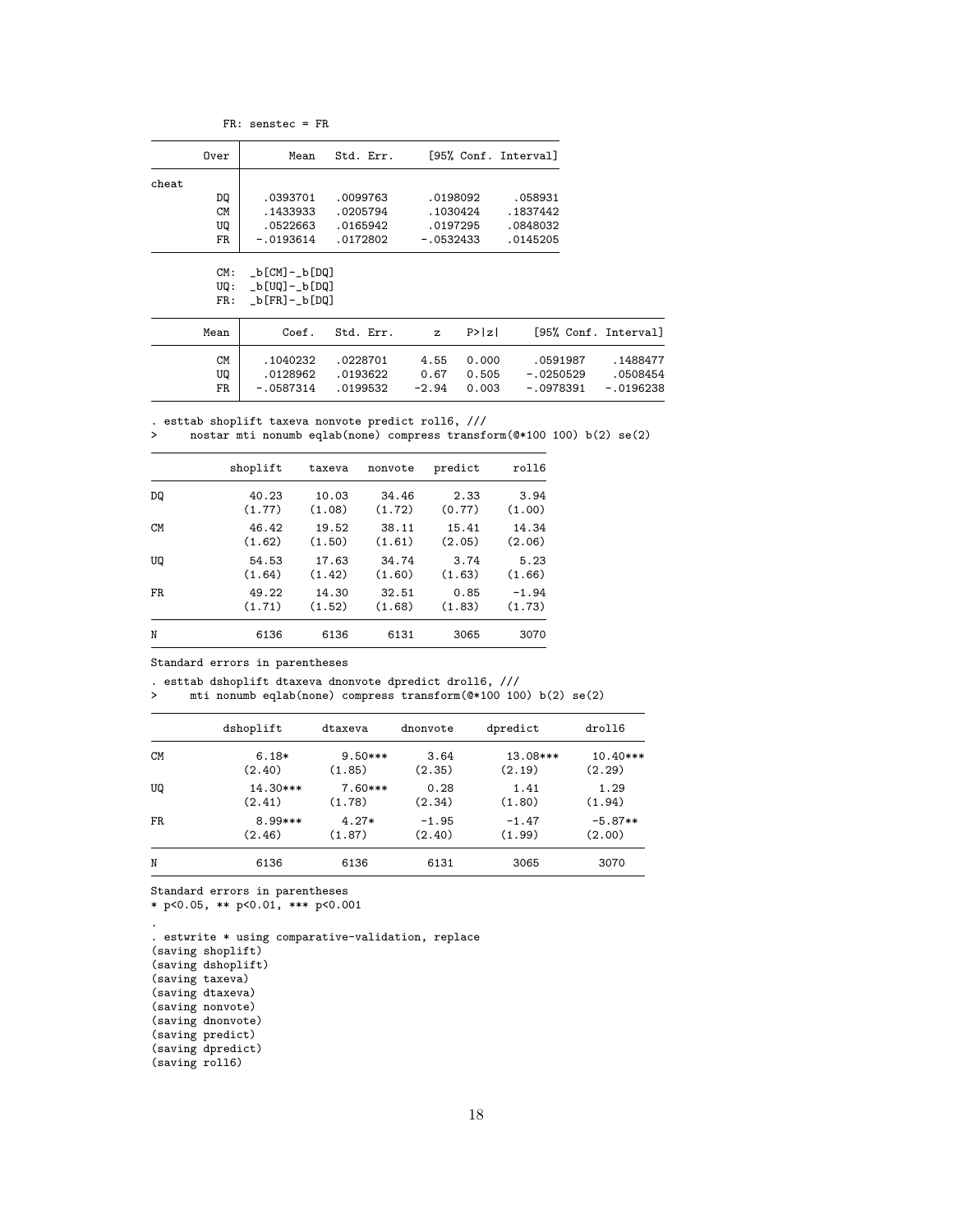```
(saving droll6)
(file comparative-validation.sters saved)
. estimates clear
```
## <span id="page-18-0"></span>2.3 Aggregate-level validation

```
. capt prog drop rrt
. program rrt, eclass
 1. syntax varlist [if] [in] [aw fw iw pw], p1(varname) p0(varname) [ roll(varname) * ]
 2. local claim: word 1 of `varlist'<br>3. local sq: word 2 of `varlist'
          local sq: word 2 of `varlist´
  4. tempvar tmp1 tmp2 tmp3
  5. if "`roll´"=="" { // => prediction game
  6. qui gen `tmp1´ = `claim´ - 1/6
 7. }<br>8. else {
 8. else { // \Rightarrow roll-a-six game<br>9. aui gen byte 'tmp1' = ('roll'!=6) & ('
          qui gen byte `tmp1´ = (`roll´!=6) & (`claim´==1) if `roll´<. & `claim´<. }
\frac{10}{11}.
 11. qui gen `tmp2´ = (`sq´ - (`p0´)) / ((`p1´) - (`p0´))
 12. qui gen tmp3' = 'tmp2' - 'tmp1'13. qui mean `tmp1´ `tmp2´ `tmp3´ `if´ `in´ [`weight´`exp´], `options´
14. tempname b
15. mat b^{\prime} = e(b)<br>16. local eqs
          local eqs
17. local N_{over} = e(N_{over})<br>18. foreach eq in cheated es
18. foreach eq in cheated estimate difference {<br>19. forv i=1<sup>'</sup>N_over' {
19. for i=1/`N_over´ {<br>20. local eqs `eqs´
               local eqs `eqs' `eq´<br>}
21. 22. }
\frac{22}{23}.
23. mat coleq \check{b} = \check{e} eqs<sup>2</sup><br>24. eret repost b=\check{b}. re
24. eret repost b=`b´, rename<br>25. mean
          \_26. end
.
```
. rrt q6 cheat if dicegame==1, over(senstec) p1(cheat\_p1) p0(cheat\_p0) Mean estimation Number of obs = 3,065

```
DQ: senstec = DQ
CM: senstec = CM
UQ: senstec = UQ
FR: senstec = FR
```

| Over       | Mean        | Std. Err. | [95% Conf. Interval] |             |
|------------|-------------|-----------|----------------------|-------------|
| cheated    |             |           |                      |             |
| DQ         | .2364341    | .0249668  | .1874807             | .2853876    |
| CМ         | .266323     | .0145293  | . 2378349            | .2948112    |
| UQ         | .2613386    | .0179953  | .2260545             | .2966227    |
| FR.        | .2653016    | .0180157  | .2299775             | .3006257    |
| estimate   |             |           |                      |             |
| DQ         | .0232558    | .0076712  | .0082146             | .038297     |
| CМ         | .1540808    | .0205389  | .1138093             | .1943523    |
| UQ         | .0373548    | .0162843  | .0054256             | .069284     |
| FR.        | .0085131    | .0183445  | $-.0274555$          | .0444818    |
| difference |             |           |                      |             |
| DQ         | $-.2131783$ | .0247036  | $-.2616155$          | $-.1647411$ |
| CМ         | $-.1122423$ | .02423    | $-.159751$           | $-.0647336$ |
| UQ         | $-.2239838$ | .0230163  | $-.2691128$          | $-.1788549$ |
| FR.        | $-.2567885$ | .0248441  | $-.3055012$          | $-.2080758$ |

. eststo pred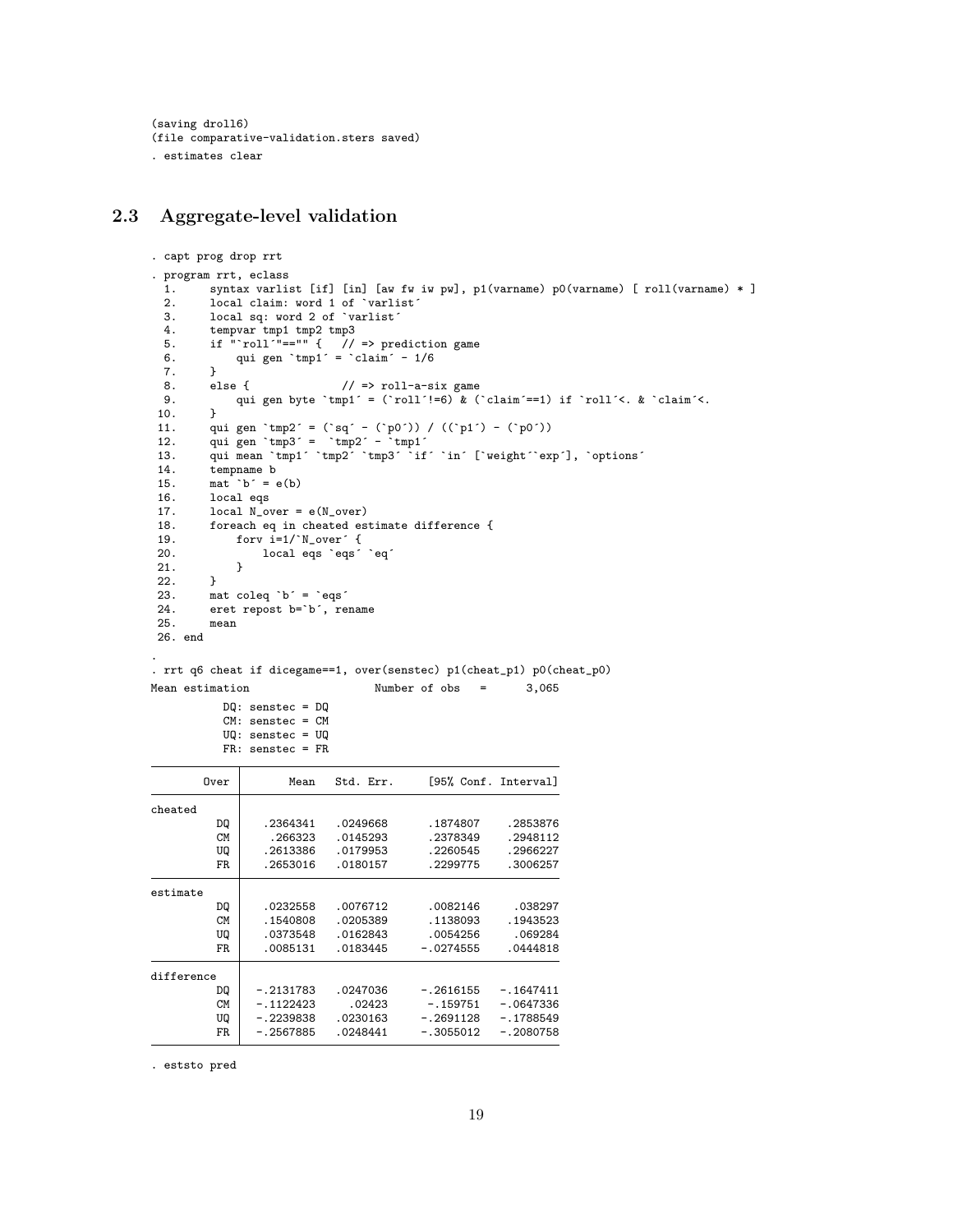. rrt q6 cheat if dicegame==2, roll(q6\_roll1) over(senstec) p1(cheat\_p1) p0(cheat\_p0) Mean estimation Mumber of obs = 3,070

```
DQ: senstec = DQ
CM: senstec = CM
```

```
UQ: senstec = UQ
```

|            | $FR:$ senstec = $FR$ |           |                      |             |
|------------|----------------------|-----------|----------------------|-------------|
| Over       | Mean                 | Std. Err. | [95% Conf. Interval] |             |
| cheated    |                      |           |                      |             |
| DQ         | .0446194             | .0105915  | .0238522             | .0653866    |
| CM         | .0604203             | .0070537  | .0465899             | .0742507    |
| UQ         | .0501285             | .0078282  | .0347794             | .0654777    |
| FR.        | .0520156             | .0080128  | .0363045             | .0677267    |
| estimate   |                      |           |                      |             |
| DQ         | .0393701             | .0099763  | .0198092             | .058931     |
| CM         | .1433933             | .0205794  | .1030424             | .1837442    |
| UQ         | .0522663             | .0165942  | .0197295             | .0848032    |
| FR.        | $-.0193614$          | .0172802  | $-.0532433$          | .0145205    |
| difference |                      |           |                      |             |
| DQ         | $-.0052493$          | .0074286  | $-.0198148$          | .0093161    |
| CМ         | .082973              | .0207942  | .042201              | .123745     |
| UQ         | .0021378             | .0165142  | $-.0302422$          | .0345178    |
| FR.        | $-.071377$           | .0174499  | $-.1055917$          | $-.0371622$ |

. eststo roll6

.

```
.
. estwrite * using aggregate-validation, replace
(saving pred)
(saving roll6)
(file aggregate-validation.sters saved)
```
. estimates clear

# <span id="page-19-0"></span>2.4 Individual-level validation

#### <span id="page-19-1"></span>2.4.1 Prediction game

```
. capt prog drop rrt
. program rrt, eclass
 1. syntax varlist [if] [in] [aw fw iw pw], over(varname) p1(varname) p0(varname) [ * ]
  2. marksample touse
  3. markout `touse´ `over´ `p1´ `p0´
  4. local claim: word 1 of `varlist´
 5. local sq: word 2 of `varlist´
 6. tempvar tmp<br>7. qui gen 'tmp
  7. qui gen `tmp´ = (`sq´ - (`p0´)) / ((`p1´) - (`p0´)) if `touse´
  8. assert (`tmp´<.) if `touse´
9. qui count if `touse'<br>10. local N = r(N)local N = r(N)11. tempname TPR vTPR FPR vFPR P vP DPR vDPR CCR vCCR<br>12. qui mean 'tmp' if 'touse' & 'claim'==1 ['weight''
12. qui mean `tmp´ if `touse´ & `claim´ ==1 [`weight´`exp´], over(`over´) `options´<br>13. mat `TPR´ = e(b)
 13. mat TPR^{\prime} = e(b)14. mat coleq `TPR´ = "TPR"
 15. mat vTPR^{\prime} = e(V)16. mat coleq `vTPR´ = "TPR"
 17. mat roweq `vTPR´ = "TPR"
 18. qui mean `tmp´ if `touse´ & `claim´==0 [`weight´`exp´], over(`over´) `options´
19. mat `FPR^{\prime} = e(b)<br>20. mat coleg `FPR^{\prime} =
 20. mat coleq `FPR´ = "FPR"
 21. mat VFPR^2 = e(V)
```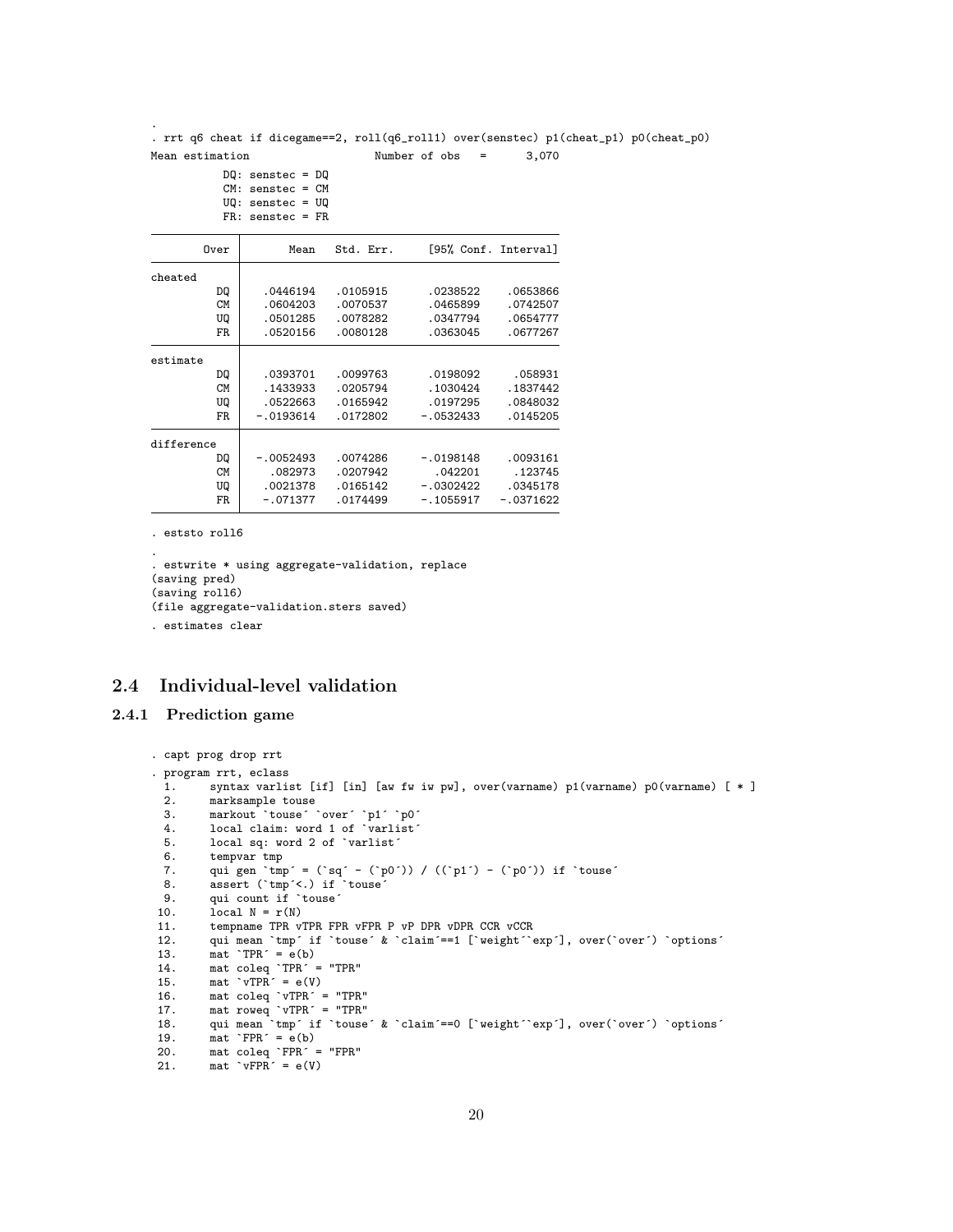```
22. mat coleq `vFPR´ = "FPR"
 23. mat roweq `vFPR´ = "FPR"
 24. qui mean claim´ if `touse´ [`weight´`exp´], over(`over´) `options´ 25. mat `P´ = e(b)
          \text{mat 'P' = e(b)}26. mat coleq P' = "P"<br>27. mat VP' = e(V)\text{mat 'vP' = e(V)}28. mat coleq `vP´ = "P"
 29. mat roweq `vP´ = "P"
 30. local N_{over} = \text{colsof}('P')31. tempname b V<br>32. mat b^{\prime} = T I32. mat `b´ = `TPR´, `FPR´, `P´
 33. mat `V´ = (`vTPR´, `vFPR´*0, `vP´*0) ///
> \ (`vFPR´*0, `vFPR´, `vFPR´*0) ///
> \ (`vP´*0, `vP´*0, `vP´)
 34. eret post `b´ `V´
 35. local levels: coln `P´
 36. local expTPR
 37. local expP<br>38. local expC
 38. local expCCR<br>39 foreach 1 of
 39. foreach 1 of local levels {<br>40. local expTPR 'expTPR' /
40. local \exp TPR \exp TPR' / //<br>> (1'. (P1 h[11*TPR] )> (`l´: ([P]_b[`l´]*[TPR]_b[`l´]-[FPR]_b[`l´]/6)/([P]_b[`l´]-1/6))
41. local \exp P \exp P'<br>> ('1': [P]_b['1'] - 1/2> (`l´: [P]_b[`l´]-1/6)<br>42.           local expCCR `expCCR´.
42. local expCCR `expCCR´ ///<br>> (`1´: (([P]_b[`1´]*[TPR]
> (`l´: (([P]_b[`l´]*[TPR]_b[`l´]-[FPR]_b[`l´]/6)/([P]_b[`l´]-1/6))*([P]_b[`l´]-1/6) ///
                + (1 - max(0, [FPR]_b['1']) * (1 - ([P]_b['1']-1/6)))43. }<br>44. fo
          foreach 1 in TPR P CCR {
 45. qui nlcom `exp`l´<br>46. mat ``l´´ = r(b)
 46. mat \text{at} \quad \text{at} \quad \text{at} \quad \text{at} \quad \text{at} \quad \text{at} \quad \text{at}<br>47. mat coleg \text{at} \quad \text{at} \quad \text{at}47. mat coleq 1' = "1''"
 48. mat \forall v \in \Gamma<sup>'</sup> = \mathbf{r}(V)49. mat coleq `v`l´´ = "`l´"
 50. mat roweq \forall<sup>'</sup>\forall<sup>'</sup> = "'\forall'"
 51. }
 52. mat `b´ = `TPR´, `FPR´, `P´, `CCR´
 53. mat `V´ = (`vTPR´, `vFPR´*0, `vP´*0, `vCCR´*0) ///
> \ (`vFPR´*0, `vFPR´, `vFPR´*0, `vFPR´*0) ///
> \ (`vP´*0, `vP´*0, `vP´, `vP´*0) ///
> \ (`vCCR´*0, `vCCR´*0, `vCCR´*0, `vCCR´)
 54. eret post `b´ `V´, obs(`N´) esample(`touse´)
 55. eret scalar N_over = `N_over´<br>56. eret local cmd "rrt"
 56. eret local cmd "rrt"
 57. _coef_table_header
          58. eret di
```
59. end

. rrt q6 cheat if dicegame==1, over(senstec) p1(cheat\_p1) p0(cheat\_p0)

| Number of obs |  |  |
|---------------|--|--|
|               |  |  |

3,065

|      |           | Coef.       | Std. Err. | z       | P >  z | [95% Conf. Interval] |          |
|------|-----------|-------------|-----------|---------|--------|----------------------|----------|
| TPR. |           |             |           |         |        |                      |          |
|      | DQ        | .0983607    | .0322171  | 3.05    | 0.002  | .0352164             | .161505  |
|      | <b>CM</b> | .283634     | .0551521  | 5.14    | 0.000  | .1755378             | .3917302 |
|      | UQ        | .1480406    | .0470357  | 3.15    | 0.002  | .0558524             | .2402288 |
|      | FR.       | .0893349    | .0504695  | 1.77    | 0.077  | $-.0095835$          | .1882534 |
| FPR. |           |             |           |         |        |                      |          |
|      | DQ        | $\Omega$    | (omitted) |         |        |                      |          |
|      | <b>CM</b> | .1070532    | .0264156  | 4.05    | 0.000  | .0552796             | .1588269 |
|      | UQ        | $-.0018059$ | .0194135  | $-0.09$ | 0.926  | $-.0398555$          | .0362438 |
|      | FR.       | $-.0206718$ | .0230592  | $-0.90$ | 0.370  | $-.0658671$          | .0245234 |
| P    |           |             |           |         |        |                      |          |
|      | DQ        | .2364341    | .0249668  | 9.47    | 0.000  | .1875                | .2853682 |
|      | <b>CM</b> | .266323     | .0145293  | 18.33   | 0.000  | .2378461             | .2947999 |
|      | UQ        | .2613386    | .0179953  | 14.52   | 0.000  | .2260684             | .2966088 |
|      |           |             |           |         |        |                      |          |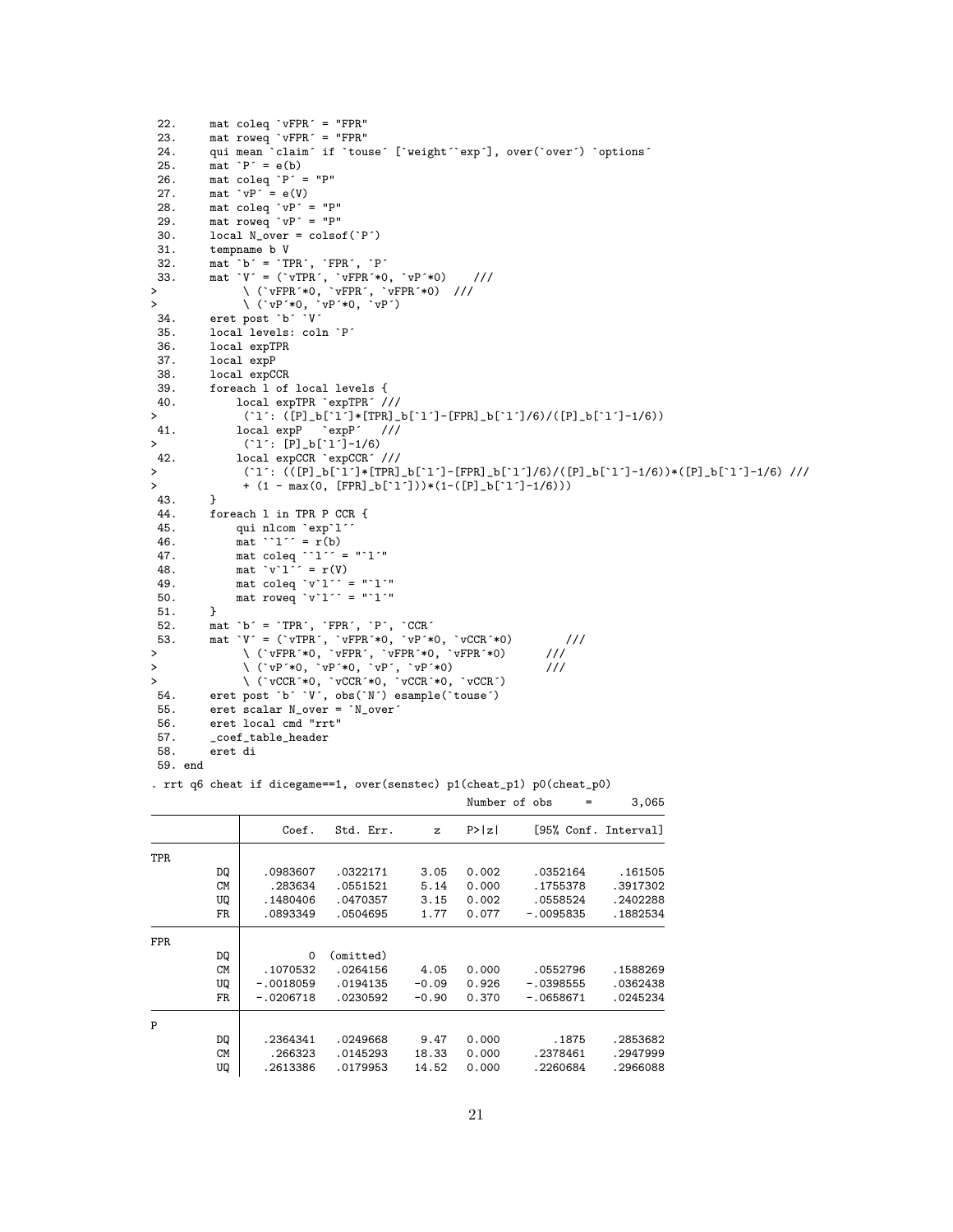|      | FR.       | .2653016 | .0180157 | 14.73 | 0.000 | .2299915 | .3006118 |
|------|-----------|----------|----------|-------|-------|----------|----------|
| CCR. |           |          |          |       |       |          |          |
|      | DQ        | .7868217 | .024708  | 31.84 | 0.000 | .7383949 | .8352485 |
|      | <b>CM</b> | .7306727 | .0292892 | 24.95 | 0.000 | .6732669 | .7880785 |
|      | UQ        | .7773501 | .0204535 | 38.01 | 0.000 | .737262  | .8174382 |
|      | FR        | .7583991 | .021761  | 34.85 | 0.000 | .7157484 | .8010498 |
|      |           |          |          |       |       |          |          |

. est sto pred

```
.
. capt prog drop rrt
. program rrt, eclass
 1. syntax varlist [if] [in], over(varname) p1(varname) p0(varname)
  2. marksample touse<br>3. markout 'touse'
          markout `touse´ `over´ `p1´ `p0´
  4. local claim: word 1 of `varlist'<br>5. local sq: word 2 of `varlist'
  5. local sq: word 2 of `varlist´<br>6. tempvar tmp
  6. tempvar tmp
  7. qui gen `tmp´ = (`sq´ - (`p0´)) / ((`p1´) - (`p0´)) if `touse´
  8. assert (`tmp´<.) if `touse´
  9. qui count if `touse´
 10. local N = r(N)<br>11. qui levels of \chi11. qui levelsof `over´ if `touse´, local(levels)
 12. local N_over: list sizeof levels
 13. local coln<br>14. foreach lo
          foreach 1 of local levels {
15. local coln \text{^} : label (\text{`over'}) \text{`l''}<br>16. }
16. }
17. foreach m in TPR FPR P CCR {<br>18. tempname `m´
 18. tempname `m´
 19. mat ``m´' = J(1, 'N_over', .)20. mat coln ``m´´ = `coln´<br>21. mat coleq ``m´´ = `m´
          mat coleq ``m´´ = `m´
 22.23.23. local i 0<br>24. foreach l
 24. foreach 1 of local levels {<br>25. local ++i
 25. local ++i<br>26. su `claim
               su `claim´ if `touse´ & `over´ ==`l´, meanonly
 27. local pclaim = r(mean)<br>28. mat `P´[1, `i´] = r(mean)
 28. mat \begin{array}{ll} \n\text{mat} \quad P' [1, \quad i'] = r(\text{mean}) - 1/6 \\
\text{29.} \quad \text{su } \text{'tmp'} \text{ if } \text{'touse'} \& \text{'claim'} == 0\n\end{array}29. su `tmp´ if `touse´ & `claim´==0 & `over´==`l´, meanonly<br>30. mat `FPR´[1, `i´] = r(mean)
 30. mat \begin{array}{ll} \n\text{mat } \text{FPR}^t[1, \text{ i}^*] = \text{r}(\text{mean}) \\
31. \n\text{su } \text{tmp}^t \text{ if } \text{touse}^t \& \text{clain}\n\end{array}31. su `tmp´ if `touse´ & `claim´==1 & `over´==`l´, meanonly
 32. mat `TPR^[1, `i^] = (`pclaim^*r(mean) - `FPR^[1, `i^]/6)/(`pclaim^-1/6)
 33. mat `CCR´[1, `i´] = min(1,max(0,`TPR´[1, `i´]))*(`pclaim´-1/6) ///
> + (1-min(1,max(0,`FPR´[1, `i´])))*(1-(`pclaim´-1/6))
34.35.tempname b
 36. mat `b´ = `TPR´, `FPR´, `P´, `CCR´
 37. eret post `b´, obs(`N´) esample(`touse´)
38. eret scalar N_over = `N_over´
 39. _coef_table_header
          40. eret di
41. end
. bootstrap, reps($reps) nodots: ///
> rrt q6 cheat if dicegame==1, over(senstec) p1(cheat_p1) p0(cheat_p0)
Bootstrap results \blacksquare Number of obs = 3,065
                                                          Replications = 1,000
```

|     |                 | Observed<br>Coef.   | Bootstrap<br>Std. Err. | z            | P >  z         |                    | Normal-based<br>[95% Conf. Interval] |
|-----|-----------------|---------------------|------------------------|--------------|----------------|--------------------|--------------------------------------|
| TPR |                 |                     |                        |              |                |                    |                                      |
|     | DQ              | .0983607            | .0334468               | 2.94         | 0.003          | .032806            | .1639153                             |
|     | <b>CM</b><br>UQ | .283634<br>.1480406 | .0554837<br>.0472129   | 5.11<br>3.14 | 0.000<br>0.002 | .174888<br>.055505 | .39238<br>.2405761                   |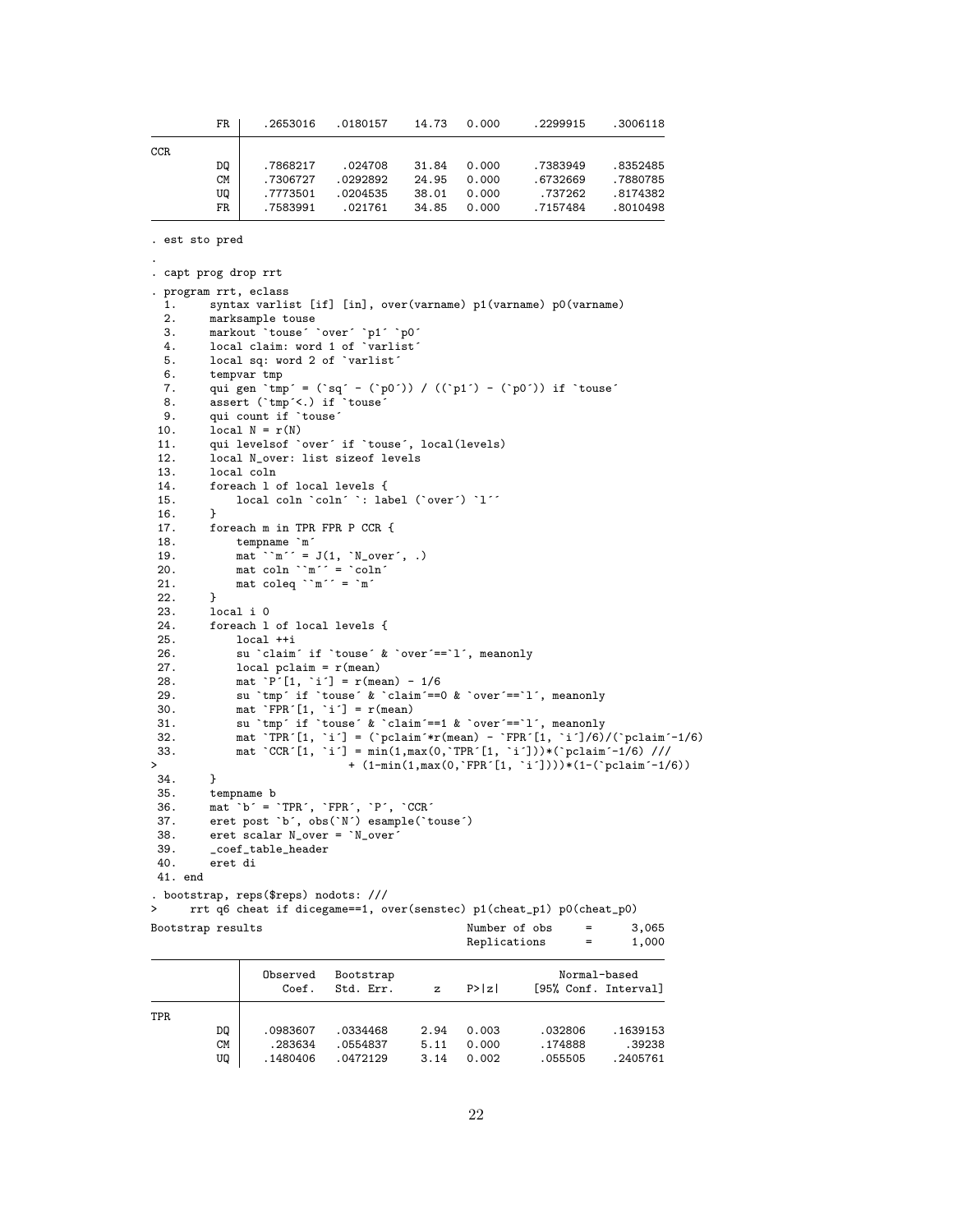|            | FR        | .0893349    | .0531078  | 1.68    | 0.093 | $-.0147545$ | .1934243 |
|------------|-----------|-------------|-----------|---------|-------|-------------|----------|
| <b>FPR</b> |           |             |           |         |       |             |          |
|            | DQ        | $\Omega$    | (omitted) |         |       |             |          |
|            | <b>CM</b> | .1070532    | .0265468  | 4.03    | 0.000 | .0550226    | .1590839 |
|            | UQ        | $-.0018059$ | .0197516  | $-0.09$ | 0.927 | $-.0405183$ | .0369065 |
|            | FR        | $-.0206718$ | .022422   | $-0.92$ | 0.357 | $-.0646181$ | .0232745 |
| P          |           |             |           |         |       |             |          |
|            | DQ        | .2364341    | .0259162  | 9.12    | 0.000 | .1856393    | .2872289 |
|            | <b>CM</b> | .266323     | .0141939  | 18.76   | 0.000 | .2385035    | .2941425 |
|            | UQ        | .2613386    | .0177502  | 14.72   | 0.000 | .2265488    | .2961284 |
|            | FR        | .2653016    | .0183111  | 14.49   | 0.000 | .2294125    | .3011908 |
| CCR        |           |             |           |         |       |             |          |
|            | DQ        | .7868217    | .0257888  | 30.51   | 0.000 | .7362765    | .8373669 |
|            | <b>CM</b> | .7306727    | .0300559  | 24.31   | 0.000 | .6717643    | .7895812 |
|            | UQ        | .7773501    | .0232287  | 33.47   | 0.000 | .7318228    | .8228774 |
|            | FR        | .7583991    | .0232575  | 32.61   | 0.000 | .7128151    | .803983  |

. est sto predbs

## <span id="page-22-0"></span>2.4.2 Roll-a-six game

```
. capt prog drop rrt
. program rrt, eclass<br>1. syntax varlig
  1. syntax varlist [if] [in] [aw fw iw pw], over(varname) p1(varname) p0(varname) [ * ] 2. marksample touse
  2. marksample touse<br>3. markout touse
          markout `touse´ `over´ `p1´ `p0´
  4. local roll: word 1 of `varlist<sup>5</sup><br>5. local claim: word 2 of `varlist
          local claim: word 2 of `varlist´
  6. local sq: word 3 of `varlist´
  7. tempvar tmp1 tmp2
 8. qui gen byte `tmp1´ = (`roll´!=6) & (`claim´==1) if `touse´<br>9. qui gen `tmp2´ = (`sq´ - (`p0´)) / ((`p1´) - (`p0´)) if `to
9. qui gen `tmp2´ = (`sq´ - (`p0´)) / ((`p1´) - (`p0´)) if `touse´
          assert (`tmp1´<. & `tmp2´<.) if `touse
 11. qui count if `touse´<br>12. \qquad local N = r(N)local N = r(N)13. tempname TPR vTPR FPR vFPR P vP DPR vDPR CCR vCCR 14. qui mean 'tmp2' if 'touse' & 'tmp1'==1 ['weight''e
          qui mean `tmp2´ if `touse´ & `tmp1´ == 1 [`weight´`exp´], over(`over´) `options´
15. mat TPR^{\prime} = e(b)16. mat coleq `TPR´ = "TPR"
 17. mat \text{vTPR}^{\prime} = e(V)18. mat coleq `vTPR´ = "TPR"
 19. mat roweq `vTPR´ = "TPR"
 20. qui mean \text{tmp2' if 'touse' } k \text{tmp1'==0 ['weight' 'exp'], over('over') 'options' m}<br>21. mat \text{FPR'} = e(b)21. mat FPR^2 = e(b)<br>22. mat coleg FPR^2 = e(b)22. mat coleq `FPR´ = "FPR"
 23. mat \text{vFPR}^{\prime} = e(V)24. mat coleq `vFPR´ = "FPR"
 25. mat roweq `vFPR´ = "FPR"
 26. qui mean `tmp1´ if `touse´ [`weight´`exp´], over(`over´) `options´
 27. mat P' = e(b)<br>28. mat coleg P' =mat coleq \overrightarrow{P} = "P"
29. mat vP' = e(V)<br>30. mat coleq vP'30. mat coleq `vP´ = "P"
 31. mat roweq `vP´ = "P"
32. local N_{over} = \text{colsof}('P')<br>33. temponame b Vtempname b V
34. mat b' = 'TPR', 'FPR', 'P'<br>35. mat V' = ('vTPR', 'vFPR'*035. mat `V´ = (`vTPR´, `vFPR´*0, `vP´*0) ///
> \ (`vFPR´*0, `vFPR´, `vFPR´*0) ///
> \ (`vP´*0, `vP´*0, `vP´)
 36. eret post `b´ `V´
37. local levels: coln `P´
```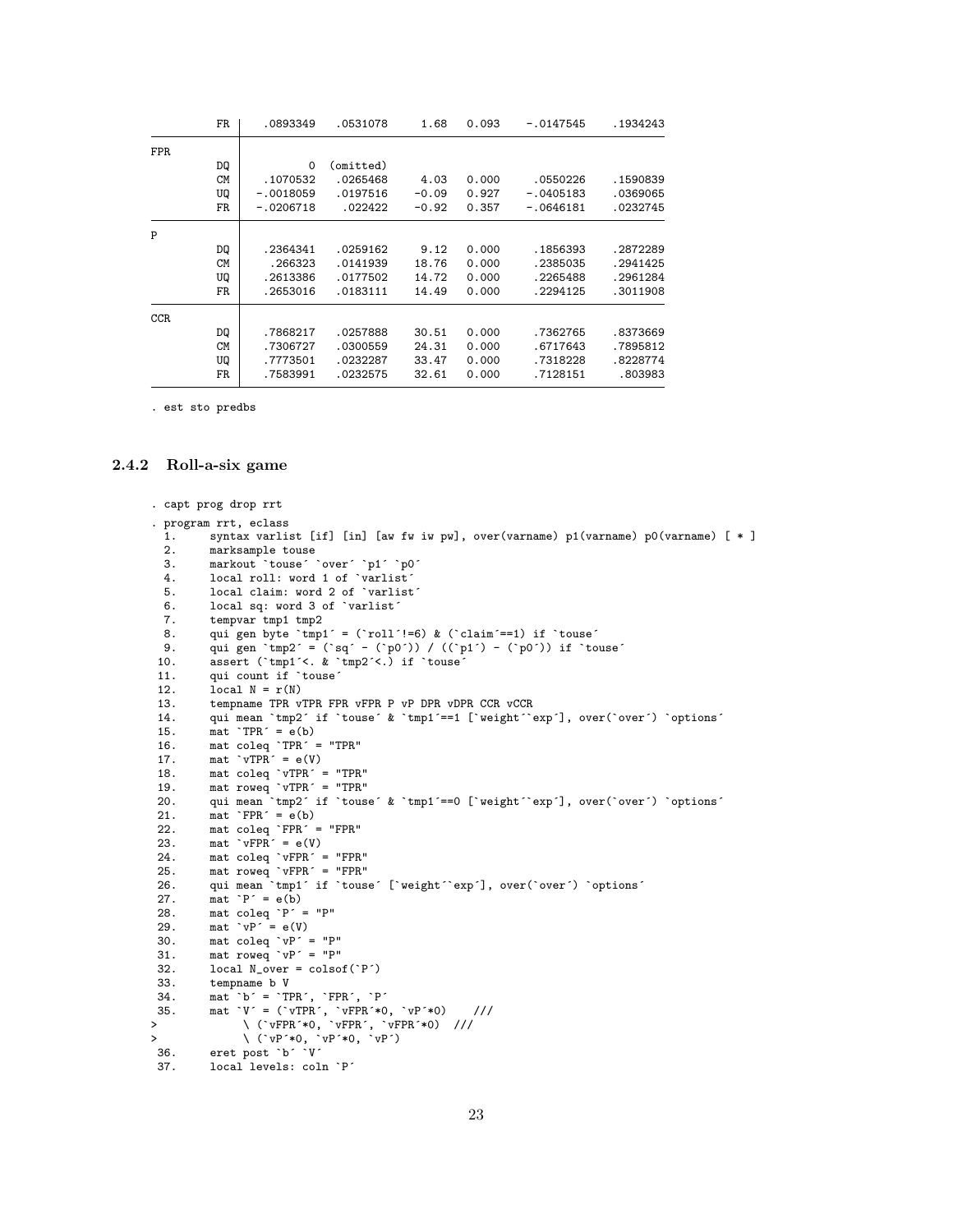| 38.    |         | local expCCR                                                                |
|--------|---------|-----------------------------------------------------------------------------|
| 39.    |         | foreach 1 of local levels {                                                 |
| 40.    |         | local expCCR 'expCCR' ///                                                   |
| $\geq$ |         | $('1': [TPR]_b['1']*[P]_b['1'] + (1 - max(0, [FPR]_b['1']))*(1-[P]_b['1'])$ |
| 41.    |         | Ł                                                                           |
| 42.    |         | qui nlcom `expCCR'                                                          |
| 43.    |         | $\text{mat } \text{CCR}^{\text{-}} = \text{r(b)}$                           |
| 44.    |         | mat coleq $CCR^{\prime}$ = "CCR"                                            |
| 45.    |         | $\text{mat } \text{vCCR}^{\text{-}} = \text{r(V)}$                          |
| 46.    |         | mat coleq $\sqrt{vCCR}$ = "CCR"                                             |
| 47.    |         | mat rowed $\vec{v}$ vCCR $\hat{i}$ = "CCR"                                  |
| 48.    |         | mat $b' = TPR', TPR', P', CCR'$                                             |
| 49.    |         | mat $V = (vTPR', vFPR'*0, vP'*0, vCCR'*0)$<br>$\frac{1}{1}$                 |
| $\geq$ |         | $\setminus$ (`vFPR'*0, `vFPR', `vFPR'*0, `vFPR'*0)<br>111                   |
| $\geq$ |         | 111<br>$\setminus$ ( $vP^*$ +0, $vP^*$ +0, $vP^*$ , $vP^*$ +0)              |
| $\geq$ |         | $\setminus$ ('vCCR'*0, 'vCCR'*0, 'vCCR'*0, 'vCCR')                          |
| 50.    |         | eret post `b' `V', obs(`N') esample(`touse')                                |
| 51.    |         | eret scalar N_over = `N_over'                                               |
| 52.    |         | eret local cmd "rrt"                                                        |
| 53.    |         | _coef_table_header                                                          |
| 54.    |         | eret di                                                                     |
|        | 55. end |                                                                             |

Number of  $obs$  = 3,070

|      |           | Coef.       | Std. Err. | z       | P >  z |             | [95% Conf. Interval] |
|------|-----------|-------------|-----------|---------|--------|-------------|----------------------|
| TPR  |           |             |           |         |        |             |                      |
|      | DQ        | .7058824    | .1139113  | 6.20    | 0.000  | .4826204    | .9291443             |
|      | <b>CM</b> | .5292724    | .0945779  | 5.60    | 0.000  | .3439032    | .7146417             |
|      | UQ        | .5477228    | .1039083  | 5.27    | 0.000  | .3440664    | .7513793             |
|      | FR.       | .4111111    | .1066186  | 3.86    | 0.000  | .2021425    | .6200797             |
| FPR. |           |             |           |         |        |             |                      |
|      | DQ        | .0082418    | .0047453  | 1.74    | 0.082  | $-.0010588$ | .0175423             |
|      | <b>CM</b> | .1185791    | .0208271  | 5.69    | 0.000  | .0777588    | .1593993             |
|      | UQ        | .0261191    | .0160437  | 1.63    | 0.104  | $-.0053259$ | .0575641             |
|      | FR        | $-.0429813$ | .0168567  | $-2.55$ | 0.011  | $-.0760198$ | $-.0099427$          |
| P    |           |             |           |         |        |             |                      |
|      | DQ        | .0446194    | .0105915  | 4.21    | 0.000  | .0238604    | .0653784             |
|      | <b>CM</b> | .0604203    | .0070537  | 8.57    | 0.000  | .0465954    | .0742453             |
|      | UQ        | .0501285    | .0078282  | 6.40    | 0.000  | .0347855    | .0654716             |
|      | FR.       | .0520156    | .0080128  | 6.49    | 0.000  | .0363107    | .0677205             |
| CCR. |           |             |           |         |        |             |                      |
|      | DQ        | .9790026    | .0074535  | 131.35  | 0.000  | .9643941    | .9936112             |
|      | <b>CM</b> | .860144     | .0205367  | 41.88   | 0.000  | .8198927    | .9003953             |
|      | UQ        | .9525182    | .0164469  | 57.91   | 0.000  | .9202829    | .9847536             |
|      | FR.       | .9693686    | .0072816  | 133.13  | 0.000  | .9550969    | .9836403             |

. rrt q6\_roll1 q6 cheat if dicegame==2, over(senstec) p1(cheat\_p1) p0(cheat\_p0)

. est sto roll6

```
.
```
. capt prog drop rrt

```
. program rrt, eclass
```

```
1. syntax varlist [if] [in], over(varname) p1(varname) p0(varname) 2. marksample touse
2. marksample touse
```
3. markout `touse´ `over´ `p1´ `p0´

4. local roll: word 1 of `varlist´

5. local claim: word 2 of `varlist´

- 6. local sq: word 3 of `varlist´
- 7. tempvar tmp1 tmp2
- 8. qui gen byte `tmp1´ = (`roll´!=6) & (`claim´==1) if `touse´
- 9. qui gen `tmp2´ = (`sq´ (`p0´)) / ((`p1´) (`p0´)) if `touse´
- 10. assert (`tmp1´<. & `tmp2´<.) if `touse´
- 11. qui count if `touse´
- 12.  $local N = r(N)$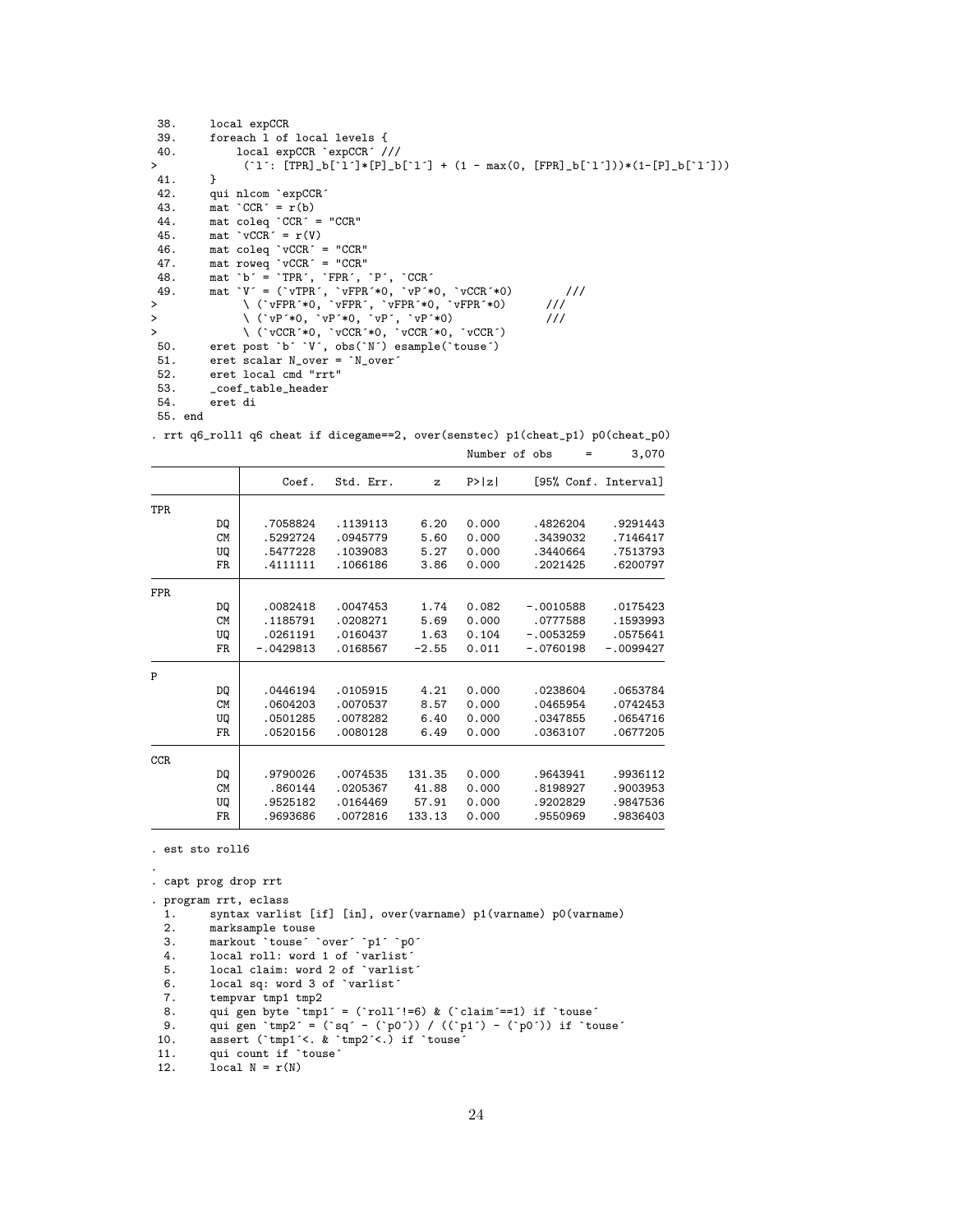```
13. qui levelsof `over´ if `touse´, local(levels)<br>14. local N_over: list sizeof levels
14. 1ocal N_over: list sizeof levels<br>15. local coln
15. local coln<br>16. foreach 1 o
          foreach 1 of local levels {
17. local coln `coln´ `: label (`over´) `l´´
\begin{array}{cc} 18. & \frac{1}{2} \\ 19. & \text{f} \end{array}19. foreach m in TPR FPR P CCR {<br>20. tempname `m'
 20. tempname `m´
 21. mat ``m´´ = J(1, 'N_over', .)22. mat coln \text{m}'' = \text{coln}23. mat coleq ``m´´ = `m´
24. }<br>25. lo
 25. local i 0<br>26. foreach l
         foreach 1 of local levels {
27. local ++i<br>28. su `tmp1'
28. su `tmp1´ if `touse´ & `over´ ==`l´, meanonly<br>29. local pcheat = r(mean)
 29. local pcheat = r(mean)<br>30. mat `P´[1, `i´] = r(mean)
30. mat P'[1, i'] = r(\text{mean})<br>31. su \text{tmp2}' if \text{course}' & t
31. su `tmp2´ if `touse´ & `tmp1´==1 & `over´==`l´, meanonly<br>32. mat. `TPR´ [1, `i´] = r(mean)
 32. mat `TPR´[1, `i´] = r(mean)
 33. su `tmp2´ if `touse´ & `tmp1´==0 & `over´==`l´, meanonly
 34. mat `FPR´[1, `i´] = r(mean)
 35. mat `CCR´[1, `i´] = min(1,max(0,`TPR´[1, `i´]))*`pcheat´ ///
> + (1-min(1,max(0,`FPR´[1, `i´])))*(1-`pcheat´)<br>36. }
36.<br>37.
37. tempname b<br>38. mat b^{\prime} =38. mat `b´ = `TPR´, `FPR´, `P´, `CCR´
 39. eret post `b´, obs(`N´) esample(`touse´)
 40. eret scalar N_over = `N_over´
41. _coef_table_header<br>42. eret di
         42. eret di
43. end
. bootstrap, reps($reps) nodots: ///
> rrt q6_roll1 q6 cheat if dicegame==2, over(senstec) p1(cheat_p1) p0(cheat_p0)
```

| Bootstrap results |           |             |           |         | Replications | Number of obs<br>$=$<br>= | 3,070<br>1,000       |
|-------------------|-----------|-------------|-----------|---------|--------------|---------------------------|----------------------|
|                   |           | Observed    | Bootstrap |         |              |                           | Normal-based         |
|                   |           | Coef.       | Std. Err. | z       | P >  z       |                           | [95% Conf. Interval] |
| TPR               |           |             |           |         |              |                           |                      |
|                   | DQ        | .7058824    | .1132603  | 6.23    | 0.000        | .4838962                  | .9278685             |
|                   | <b>CM</b> | .5292724    | .0999247  | 5.30    | 0.000        | .3334236                  | .7251213             |
|                   | UQ        | .5477228    | .1035036  | 5.29    | 0.000        | .3448596                  | .7505861             |
|                   | FR        | .4111111    | .1100371  | 3.74    | 0.000        | .1954423                  | .6267799             |
| <b>FPR</b>        |           |             |           |         |              |                           |                      |
|                   | DQ        | .0082418    | .0047397  | 1.74    | 0.082        | $-.001048$                | .0175315             |
|                   | <b>CM</b> | .1185791    | .0213805  | 5.55    | 0.000        | .0766741                  | .160484              |
|                   | UQ        | .0261191    | .0160732  | 1.63    | 0.104        | $-.0053838$               | .057622              |
|                   | FR        | $-.0429813$ | .0171604  | $-2.50$ | 0.012        | $-.076615$                | $-.0093475$          |
| P                 |           |             |           |         |              |                           |                      |
|                   | DQ        | .0446194    | .0105167  | 4.24    | 0.000        | .0240071                  | .0652317             |
|                   | <b>CM</b> | .0604203    | .0069969  | 8.64    | 0.000        | .0467066                  | .0741341             |
|                   | UQ        | .0501285    | .007954   | 6.30    | 0.000        | .034539                   | .0657181             |
|                   | FR        | .0520156    | .00788    | 6.60    | 0.000        | .0365712                  | .06746               |
| CCR               |           |             |           |         |              |                           |                      |
|                   | DQ        | .9790026    | .0073079  | 133.96  | 0.000        | .9646794                  | .9933259             |
|                   | <b>CM</b> | .860144     | .0210378  | 40.89   | 0.000        | .8189108                  | .9013772             |
|                   | UQ        | .9525182    | .0161834  | 58.86   | 0.000        | .9207994                  | .9842371             |
|                   | <b>FR</b> | .9693686    | .0072603  | 133.52  | 0.000        | .9551386                  | .9835986             |
|                   |           |             |           |         |              |                           |                      |

. est sto roll6bs

.

. estwrite \* using individual-validation, replace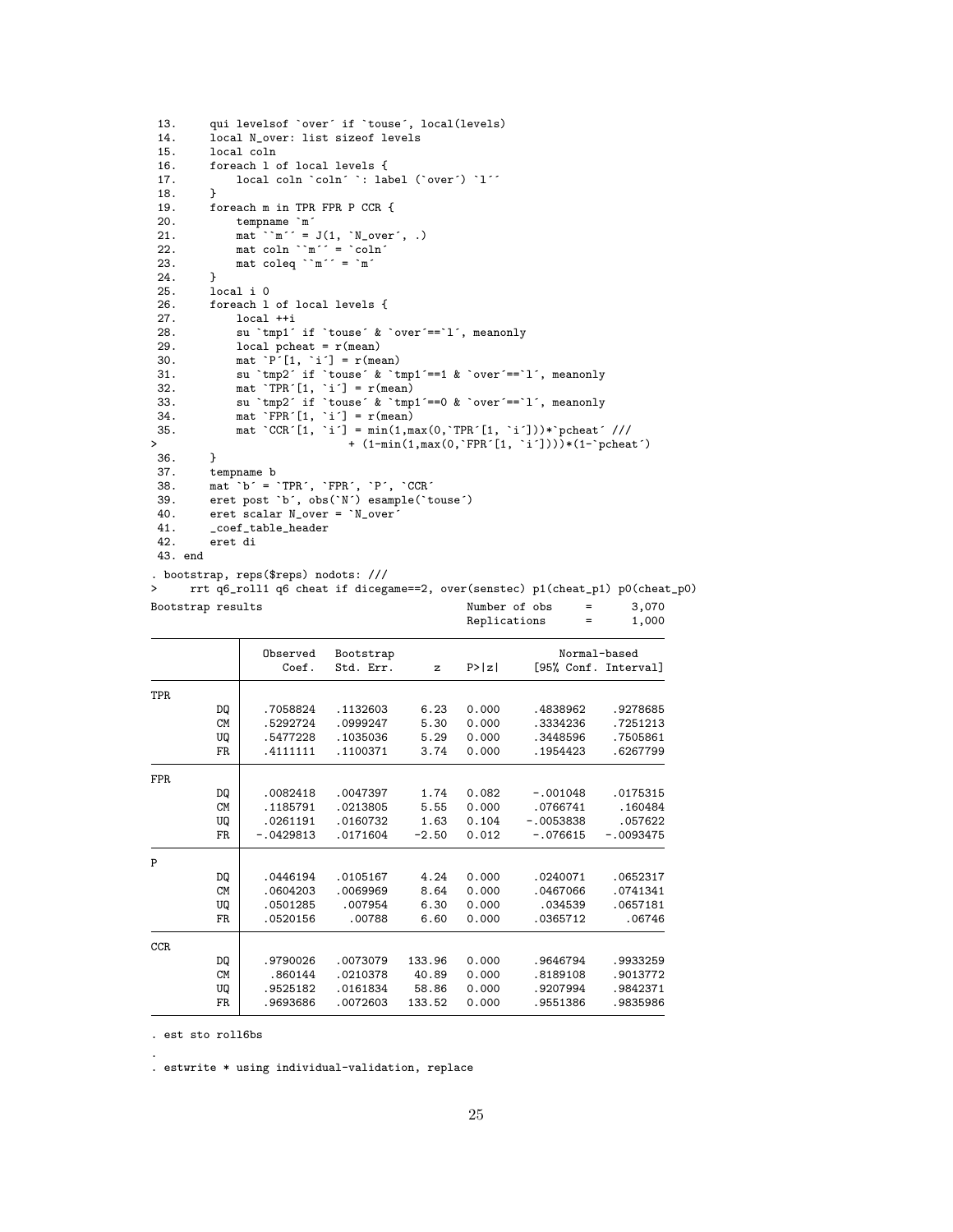```
(saving pred)
(saving predbs)
(saving roll6)
(saving roll6bs)
(file individual-validation.sters saved)
. estimates clear
```
# <span id="page-25-0"></span>3 Graphs and Tables

# <span id="page-25-1"></span>3.1 Comparative validation

. clear all

.

. set scheme s1mono

. estread using comparative-validation

| name                                                                                              | command                                                                  | depvar                                                               | npar                                      | title |
|---------------------------------------------------------------------------------------------------|--------------------------------------------------------------------------|----------------------------------------------------------------------|-------------------------------------------|-------|
| shoplift<br>dshoplift<br>taxeva<br>dtaxeva<br>nonvote<br>dnonvote<br>predict<br>dpredict<br>roll6 | mean<br>nlcom<br>mean<br>nlcom<br>mean<br>nlcom<br>mean<br>nlcom<br>mean | Mean<br>Mean<br>Mean<br>Mean<br>Mean<br>Mean<br>Mean<br>Mean<br>Mean | 4<br>3<br>4<br>3<br>4<br>3<br>4<br>3<br>4 |       |
| droll6                                                                                            | nlcom                                                                    | Mean                                                                 | 3                                         |       |

```
. esttab shoplift taxeva nonvote predict roll6 using _tables.rtf, replace ///
> title(Comparative validation) onecell nogap ///
    > nostar mti nonumb eqlab(none) compress transform(@*100 100) b(2) se(2)
(output written to _tables.rtf)
. esttab dshoplift dtaxeva dnonvote dpredict droll6 using _tables.rtf, append ///
> onecell nogap varlab(CM "CM-DQ" UQ "UQ-DQ" FR "FR-DQ") ///
> nostar mti nonumb eqlab(none) compress transform(@*100 100) b(2) se(2)
(output written to _tables.rtf)
.
. local list shoplift \ taxeva \ nonvote \ predict \ roll6
. local dlist dshoplift, aseq(shoplift) \qquad ///
> dtaxeva , aseq(taxeva) \ ///
> dnonvote , aseq(nonvote) \ ///
> dpredict , aseq(predict) \ ///<br>> droll6 , aseq(roll6) \
          droll6 , aseq(roll6) \setminus. coefplot (`list´, keep(DQ) label(DQ)) ///<br>> (`list´, keep(CM) label(CM)) ////
> (`list´, keep(CM) label(CM)) ///
> (`list´, keep(UQ) label(UQ)) ///
> (`list´, keep(FR) label(FR)) ///
> , aseq bylabel("Prevalence estimate in %") ///
> || (`dlist´, keep(DQ)) ///
> (`dlist´, keep(CM)) ///<br>> (`dlist´, keep(UQ)) ////
> (`dlist´, keep(UQ)) ///
> (`dlist´, keep(FR)) ///
> , bylabel("Difference to DQ") ///
> || , rescale(100) swap xline(0) xlab(#10, grid) yscale(alt noline) ///
> mfc(white) mlc(black) ciopts(lc(black)) subtitle(, fc(none)) ///
    > coeflabels(shoplift = "Shoplifting" ///
> taxeva = "Tax evasion" ///<br>
> nonvote = "Non-voting" /// ///
> nonvote = "Non-voting" ///<br>> predict = `""Cheating in the" "prediction game"" ///
             predict = `""Cheating in the" "prediction game"" ///
> roll6 = `""Cheating in the" "roll-a-six game"" ///
```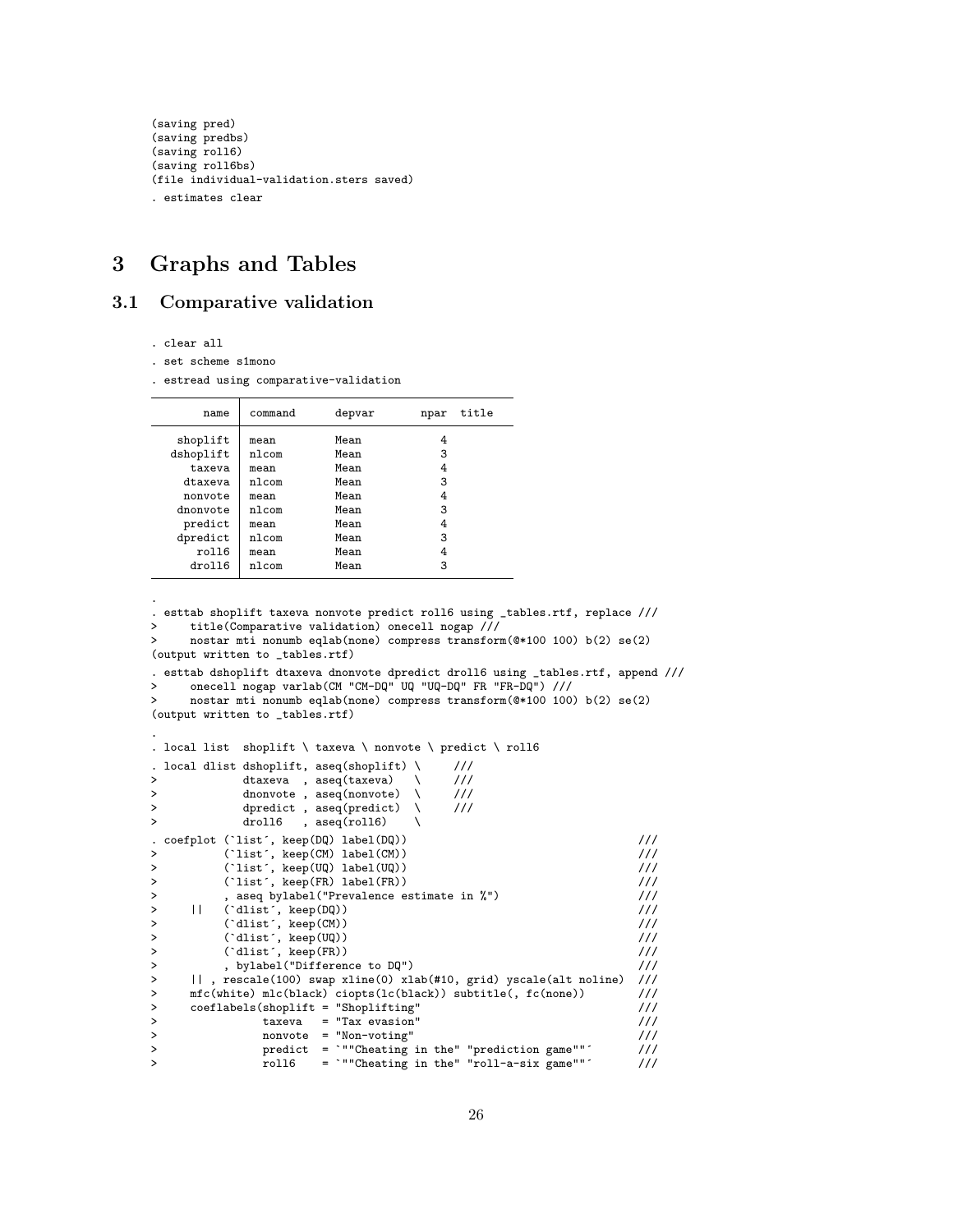```
> , tlc(none)) (//<br>
> hyonts(legand(off) yrascale graphr(margin(zero))) legand(pos(0))
      > byopts(legend(off) xrescale graphr(margin(zero))) legend(pos(0))
(dshoplift: no coefficients found, all dropped, or none kept)
(dtaxeva: no coefficients found, all dropped, or none kept)
(dnonvote: no coefficients found, all dropped, or none kept)
(dpredict: no coefficients found, all dropped, or none kept)
(droll6: no coefficients found, all dropped, or none kept)
. gr_edit .plotregion1.move yaxis1[2] leftof 8 6
. addplot 1: , legend(order(2 "DQ" 4 "CM" 6 "UQ" 8 "FR") on bplace(se) cols(1)) norescaling
```
. qui graph export comparative-validation.pdf, replace

## <span id="page-26-0"></span>3.2 Aggregate-level validation

. est clear

. estread using aggregate-validation

| name          | command      | depvar       | npar title |  |
|---------------|--------------|--------------|------------|--|
| pred<br>roll6 | mean<br>mean | Mean<br>Mean | 12<br>1 2  |  |

. . esttab pred using \_tables.rtf, append unstack /// > title(Aggregate-level validation: prediction game) onecell nogap /// > nostar mti nonumb compress transform(@\*100 100) b(2) se(2) (output written to \_tables.rtf) . esttab roll6 using \_tables.rtf, append unstack /// > title(Aggregate-level validation: roll-a-six game) onecell nogap /// > nostar mti nonumb compress transform(@\*100 100) b(2) se(2) (output written to \_tables.rtf) . . coefplot (pred, keep(cheated:) \ roll6, keep(cheated:)) /// > (pred, keep(estimate:) \ roll6, keep(estimate:) ) ///<br>> . bylabel("Cheating prevalence in %") /// > , bylabel("Cheating prevalence in %") /// > || (pred, keep(difference:) \ roll6, keep(difference:)) /// > , bylabel("Bias") /// ||, aseq norecycle rescale(100) xline(0) xlab(#10, grid) ///<br>mfc(white) mlc(black) ciopts(lc(black)) subtitle(, fc(none)) /// > mfc(white) mlc(black) ciopts(lc(black)) subtitle(, fc(none)) ///<br>> eqlab("Prediction game" "Roll-a-six game") /// eqlab("Prediction game" "Roll-a-six game") > byopts(legend(off) xrescale graphr(margin(zero))) legend(pos(0)) . addplot 1: , legend(order(2 "true rate" 4 "survey estimate") on bplace(se) cols(1)) norescaling

. qui graph export aggregate-validation.pdf, replace

# <span id="page-26-1"></span>3.3 Individual-level aggregation

. est clear

.

. estread using individual-validation

| name    | command   | depvar    | npar | title |
|---------|-----------|-----------|------|-------|
| pred    | rrt       | no depvar | 16   |       |
| predbs  | bootstrap | no depvar | 16   |       |
| roll6   | rrt       | no depvar | 16   |       |
| roll6bs | bootstrap | no depvar | 16   |       |

. esttab pred using \_tables.rtf, append unstack drop(P:) ///

> title(Individual-level validation: prediction game) onecell nogap ///